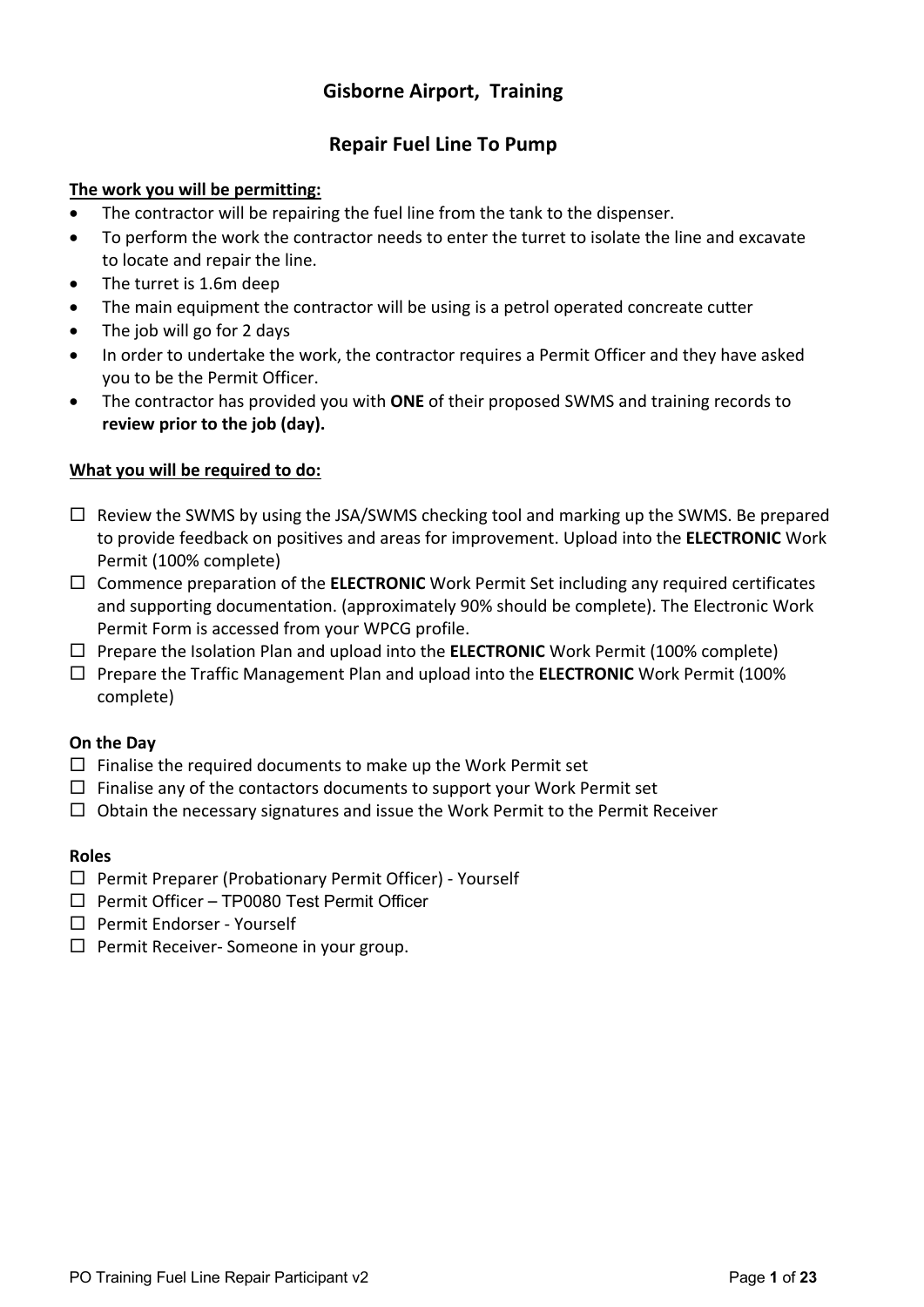### **Site Details**

| UILG DGLAIIJ             |                                         |  |  |  |  |  |  |
|--------------------------|-----------------------------------------|--|--|--|--|--|--|
| <b>Site Name:</b>        | <b>Gisborne Airport</b>                 |  |  |  |  |  |  |
| <b>Site Address:</b>     | Aerodrome Rd Gisborne 4071, New Zealand |  |  |  |  |  |  |
| <b>Work Area Detail:</b> | Avgas refuelling area                   |  |  |  |  |  |  |

## **Site Images**



**Work Area**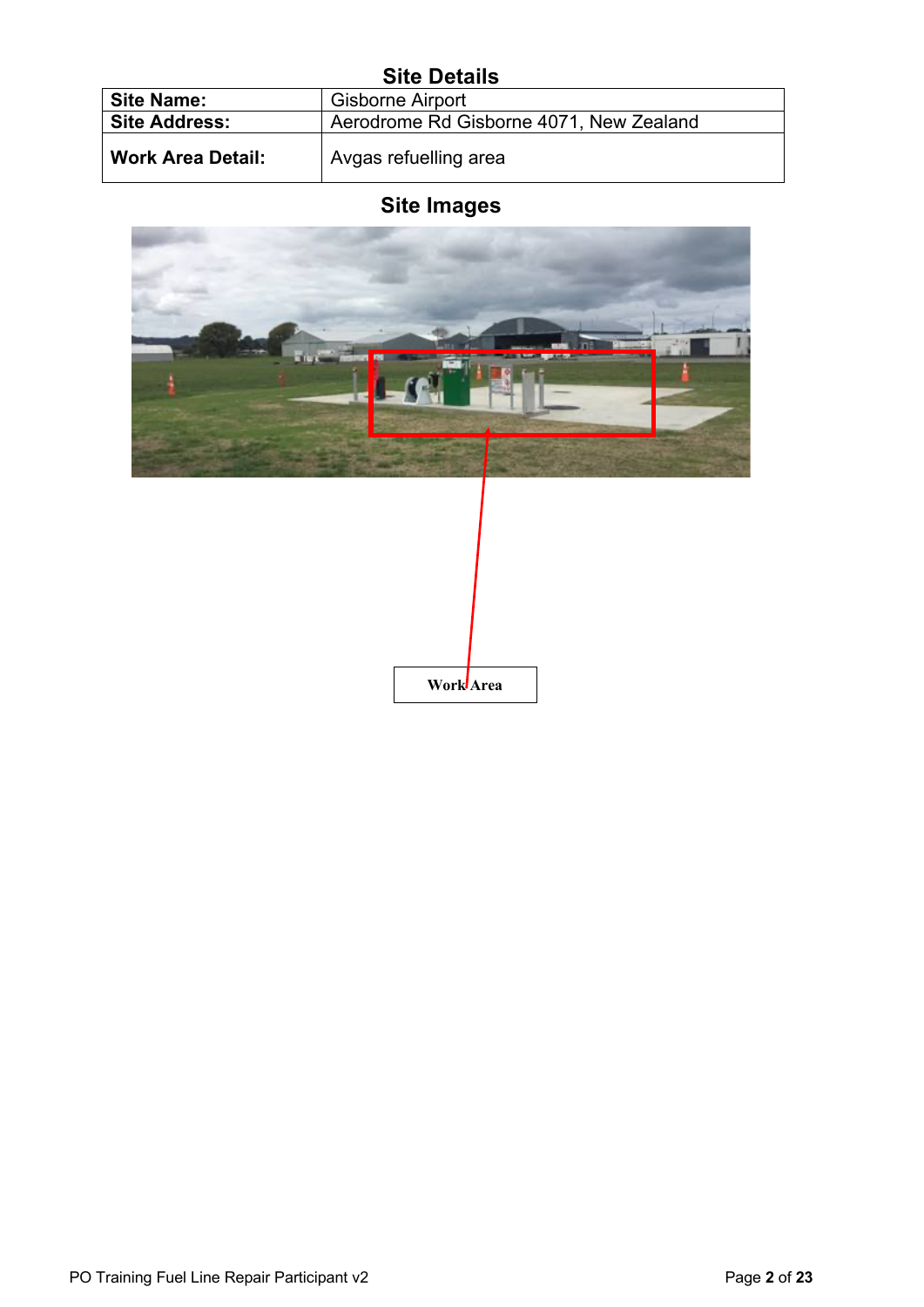| <b>iEntry Pty LTD</b>                                                       |                                                                                                                                                                                                                                                                                                                                                                                                                                                                      |             |           |                       | <b>Safe Work Method Statement (SWMS) Turret Entry</b>                                                                                  |                   |                                 |                                          |                    |
|-----------------------------------------------------------------------------|----------------------------------------------------------------------------------------------------------------------------------------------------------------------------------------------------------------------------------------------------------------------------------------------------------------------------------------------------------------------------------------------------------------------------------------------------------------------|-------------|-----------|-----------------------|----------------------------------------------------------------------------------------------------------------------------------------|-------------------|---------------------------------|------------------------------------------|--------------------|
| Activity: Turret entry to isolate fuel line                                 |                                                                                                                                                                                                                                                                                                                                                                                                                                                                      |             |           |                       | SWMS#: 201                                                                                                                             |                   |                                 |                                          |                    |
| <b>Business Name: iEntry Pty LTD</b>                                        |                                                                                                                                                                                                                                                                                                                                                                                                                                                                      |             |           |                       |                                                                                                                                        |                   | ABN: 097 117 934 439            |                                          |                    |
| SWMS Approved by: Tim Little                                                |                                                                                                                                                                                                                                                                                                                                                                                                                                                                      |             |           | Signature: Tim Little |                                                                                                                                        |                   | Date: 31/01/2020                |                                          |                    |
|                                                                             | Daily Tool Box Talks will be undertaken to identify, control and communicate additional site hazards.<br>Work must cease immediately if incident or near miss occurs. SWMS must be amended in consultation with relevant persons.<br>SWMS must be made available for inspection or review as required by WHS legislation.<br>Record of SWMS must be kept as required by WHS legislation (until job is complete or for 2 years if involved in a notifiable incident). |             |           |                       |                                                                                                                                        |                   |                                 |                                          |                    |
|                                                                             |                                                                                                                                                                                                                                                                                                                                                                                                                                                                      |             |           |                       | <b>Job Details</b>                                                                                                                     |                   |                                 |                                          |                    |
| Location:                                                                   |                                                                                                                                                                                                                                                                                                                                                                                                                                                                      |             |           |                       |                                                                                                                                        |                   |                                 |                                          |                    |
| Work Area:                                                                  |                                                                                                                                                                                                                                                                                                                                                                                                                                                                      |             |           |                       |                                                                                                                                        |                   |                                 |                                          |                    |
| Work Supervisor: John English                                               |                                                                                                                                                                                                                                                                                                                                                                                                                                                                      |             |           |                       | Permit Officer (if required):                                                                                                          |                   |                                 |                                          |                    |
| Equipment Used: Tripod / Harness / Hand Tools                               |                                                                                                                                                                                                                                                                                                                                                                                                                                                                      |             |           |                       |                                                                                                                                        |                   |                                 |                                          |                    |
| Referenced Documents: iEntry Safe Entry procedure                           |                                                                                                                                                                                                                                                                                                                                                                                                                                                                      |             |           |                       |                                                                                                                                        |                   |                                 |                                          |                    |
| High Risk Work to be performed as per WHS legislation: Confined Space Entry |                                                                                                                                                                                                                                                                                                                                                                                                                                                                      |             |           |                       |                                                                                                                                        |                   |                                 |                                          |                    |
|                                                                             |                                                                                                                                                                                                                                                                                                                                                                                                                                                                      |             |           |                       | <b>SWMS</b> must be reviewed on site                                                                                                   |                   |                                 |                                          |                    |
| <b>SWMS Reviewed by:</b>                                                    |                                                                                                                                                                                                                                                                                                                                                                                                                                                                      |             |           | Signature:            |                                                                                                                                        | Date:             |                                 |                                          |                    |
|                                                                             |                                                                                                                                                                                                                                                                                                                                                                                                                                                                      | Consequence |           |                       | <b>Consequence Description</b>                                                                                                         | <b>Risk Score</b> | <b>Action</b>                   | <b>Hierarchy Of Controls</b>             |                    |
| Likelihood                                                                  | Minor                                                                                                                                                                                                                                                                                                                                                                                                                                                                | Moderate    | Major     | Minor                 | First aid. Injury, On-site spill/release<br>immediately contained, no short-term<br>environmental harm.                                | 4.Extreme         | <b>DO NOT</b><br><b>PROCEED</b> | 1.<br>Elimination                        | Most<br>Effective  |
| Very Likely<br>Has happened in last 12 months in<br>company                 | 2 Medium                                                                                                                                                                                                                                                                                                                                                                                                                                                             | 3 High      | 4 Extreme |                       | Medical treated injury <7 days off. On-site<br>Moderate spill/release contained, minor remediation, short-<br>term environmental harm. | 3.High            | Management<br>sign off          | Substitution<br>12.<br>3.<br>Isolation   |                    |
| Likely<br>Has happened in last 12 months in<br>industry                     | 1 Low                                                                                                                                                                                                                                                                                                                                                                                                                                                                | 2 Medium    | 3 High    | Major                 | >7 days off, up to death. Off-site spill/release<br>not contained and significant long-term<br>environmental harm                      | 2.Medium          | Supervisor<br>sign off          | 4.<br>Engineering                        |                    |
| Unlikely<br>Has not happened in last 12 months                              | 1 Low                                                                                                                                                                                                                                                                                                                                                                                                                                                                | 1 Low       | 2 Medium  |                       |                                                                                                                                        | 1.Low             | Maintain<br>control<br>measures | 5.<br>Administration<br>6.<br><b>PPE</b> | Least<br>Effective |

|                         | <b>Personal Protective Equipment (PPE):</b> Ensure all PPE meets relevant Australian Standards. Inspect, and replace PPE as needed. |                    |                    |                   |                    |                    |                        |                         |                   |                |       |
|-------------------------|-------------------------------------------------------------------------------------------------------------------------------------|--------------------|--------------------|-------------------|--------------------|--------------------|------------------------|-------------------------|-------------------|----------------|-------|
| Ē<br>Foot<br>Protection | Hearing<br>Protection                                                                                                               | High<br>Visibility | ⊣ead<br>Protection | Eve<br>Protection | Face<br>Protection | Hano<br>Protection | Protective<br>Clothing | Breathing<br>Protection | Sun<br>Protection | Fall<br>Arrest | Other |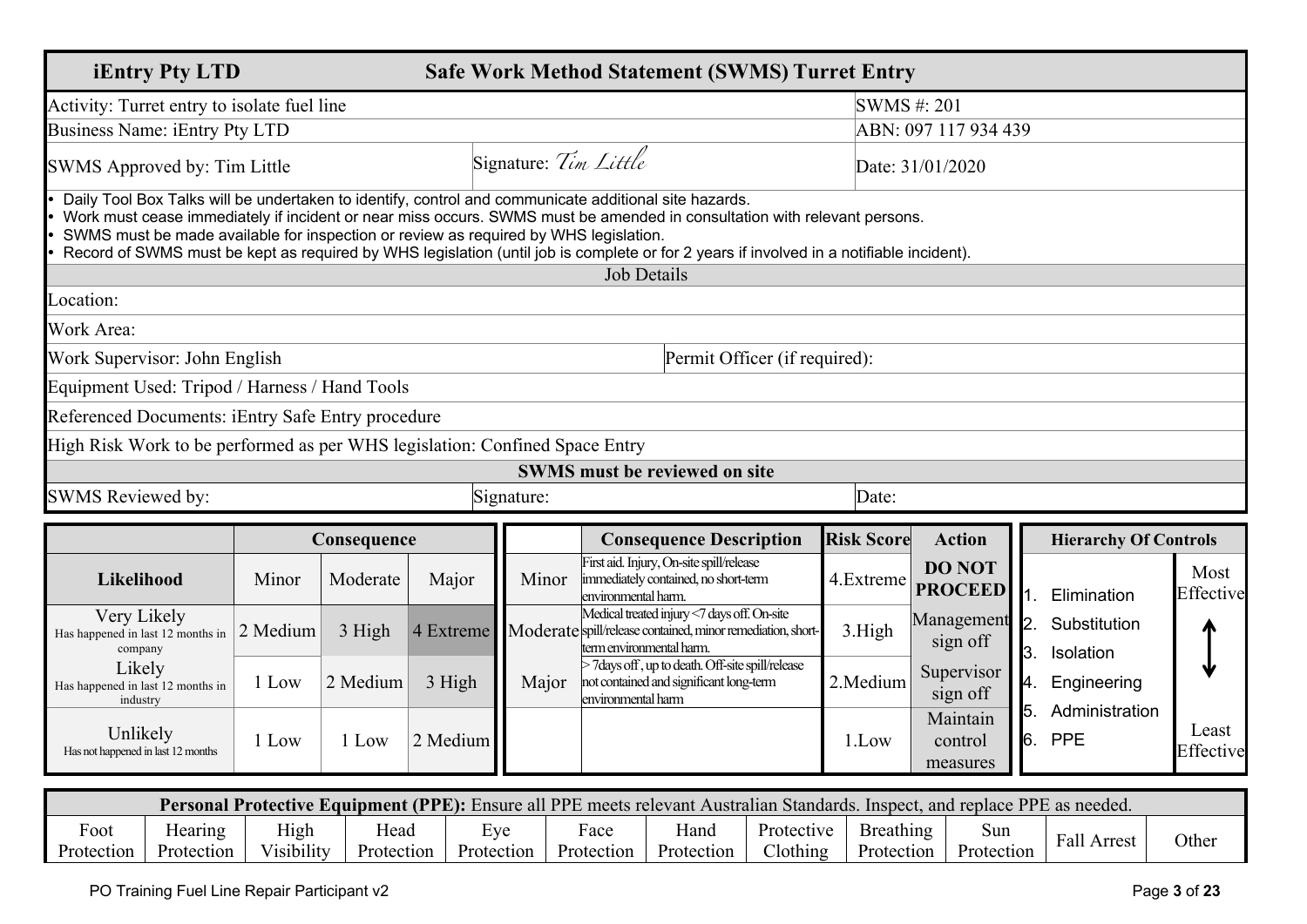| ☑                         | □                                                                              | 冈                                                | $\Box$                                                                                                                                                                                                                                                                                                                                            | 冈                                                                                                                                                                                                                                                                                                                                                                                               | $\Box$ | ☑ | ☑                                      | $\Box$      | □ | $\Box$                                                                                                                   | $\Box$                       |
|---------------------------|--------------------------------------------------------------------------------|--------------------------------------------------|---------------------------------------------------------------------------------------------------------------------------------------------------------------------------------------------------------------------------------------------------------------------------------------------------------------------------------------------------|-------------------------------------------------------------------------------------------------------------------------------------------------------------------------------------------------------------------------------------------------------------------------------------------------------------------------------------------------------------------------------------------------|--------|---|----------------------------------------|-------------|---|--------------------------------------------------------------------------------------------------------------------------|------------------------------|
|                           | <b>iEntry Pty LTD</b><br><b>Safe Work Method Statement (SWMS) Turret Entry</b> |                                                  |                                                                                                                                                                                                                                                                                                                                                   |                                                                                                                                                                                                                                                                                                                                                                                                 |        |   |                                        |             |   |                                                                                                                          |                              |
| <b>Task</b>               |                                                                                | <b>Hazard</b>                                    |                                                                                                                                                                                                                                                                                                                                                   |                                                                                                                                                                                                                                                                                                                                                                                                 |        |   | <b>Control Measures to Reduce Risk</b> |             |   |                                                                                                                          | <b>Responsible</b><br>Person |
| Planning &<br>preparation |                                                                                | Lack of consultation<br><b>Untrained workers</b> |                                                                                                                                                                                                                                                                                                                                                   | • Sign into site on arrival and discuss work with the Site Manager and Permit Officer<br>• Site induction<br>• Perform site walk with Permit Officer and Site Manager if on site<br>• Issue Work Clearance<br>• Review SWMS with work crew<br>• Complete training record to ensure all workers have undertaken required training and/or received instruction in<br>the use of control measures. |        |   |                                        |             |   |                                                                                                                          | All workers                  |
|                           | other works                                                                    | Interaction with                                 | the other                                                                                                                                                                                                                                                                                                                                         |                                                                                                                                                                                                                                                                                                                                                                                                 |        |   |                                        |             |   | • Identify other work taking place and discus with other contractors if there is a possibility of either party impacting |                              |
|                           |                                                                                | Unauthorised work<br>being performed             | • All work to stop whilst tanker delivers fuel products. Recommence after tanker has departed<br>• Permit Officer prepare Work Permit<br>• Site staff to be advised of the activity<br>• Pre Start meeting with all workers                                                                                                                       |                                                                                                                                                                                                                                                                                                                                                                                                 |        |   |                                        |             |   |                                                                                                                          |                              |
| 2. Set Up                 | insects                                                                        | Needles, spiders &                               | • Use gloves when removing lids and covers<br>• Remove the needles using sharps removal kit if trained to do so. Otherwise request site staff to remove                                                                                                                                                                                           |                                                                                                                                                                                                                                                                                                                                                                                                 |        |   |                                        |             |   |                                                                                                                          |                              |
|                           | Fire                                                                           |                                                  | • Gas test equipment bump tested with challenge gas in date<br>• Continuous gas monitoring while hot work is being performed                                                                                                                                                                                                                      |                                                                                                                                                                                                                                                                                                                                                                                                 |        |   |                                        |             |   |                                                                                                                          |                              |
|                           |                                                                                | Pedestrian and<br>vehicle traffic                | • Spotter to watch for vehicle movement during set up.<br>• Use own vehicles with hazard lights on as barriers until barricades are in place<br>• Barricades (bollards & rails) to be used around work area. Use vehicle as hard barrier on ingress side of manway                                                                                |                                                                                                                                                                                                                                                                                                                                                                                                 |        |   |                                        | All workers |   |                                                                                                                          |                              |
|                           |                                                                                | Heavy equipment                                  |                                                                                                                                                                                                                                                                                                                                                   | • Manual handling training                                                                                                                                                                                                                                                                                                                                                                      |        |   |                                        |             |   |                                                                                                                          |                              |
|                           |                                                                                | Slips, trips, falls                              | • Take care                                                                                                                                                                                                                                                                                                                                       |                                                                                                                                                                                                                                                                                                                                                                                                 |        |   |                                        |             |   |                                                                                                                          |                              |
| 3.<br>Confined            |                                                                                | Heavy turret lid                                 |                                                                                                                                                                                                                                                                                                                                                   | • Use mechanical lifting tools                                                                                                                                                                                                                                                                                                                                                                  |        |   |                                        |             |   |                                                                                                                          |                              |
| Space<br>preparation      | Open Turret                                                                    | Unauthorised access                              | • Workers to use caution when working near the open turret.<br>• Create second barricaded work area for confined space work.<br>• Only the Confined Space Entry team allowed in confined space work area<br>$\bullet$                                                                                                                             |                                                                                                                                                                                                                                                                                                                                                                                                 |        |   |                                        |             |   |                                                                                                                          | All                          |
|                           | atmosphere                                                                     | Contaminated                                     | • Atmosphere of confined space to be gas tested prior to entry. LEL to be less than 10 %, Hydrogen<br>Sulphide less than 10%, Carbon monoxide less than 30% and Oxygen to be between 19.5 and 23.5 %<br>before entry.<br>• Standby to monitor atmosphere from manway<br>• Any vehicles in the work area must have engines turned off during entry |                                                                                                                                                                                                                                                                                                                                                                                                 |        |   |                                        |             |   |                                                                                                                          | workers                      |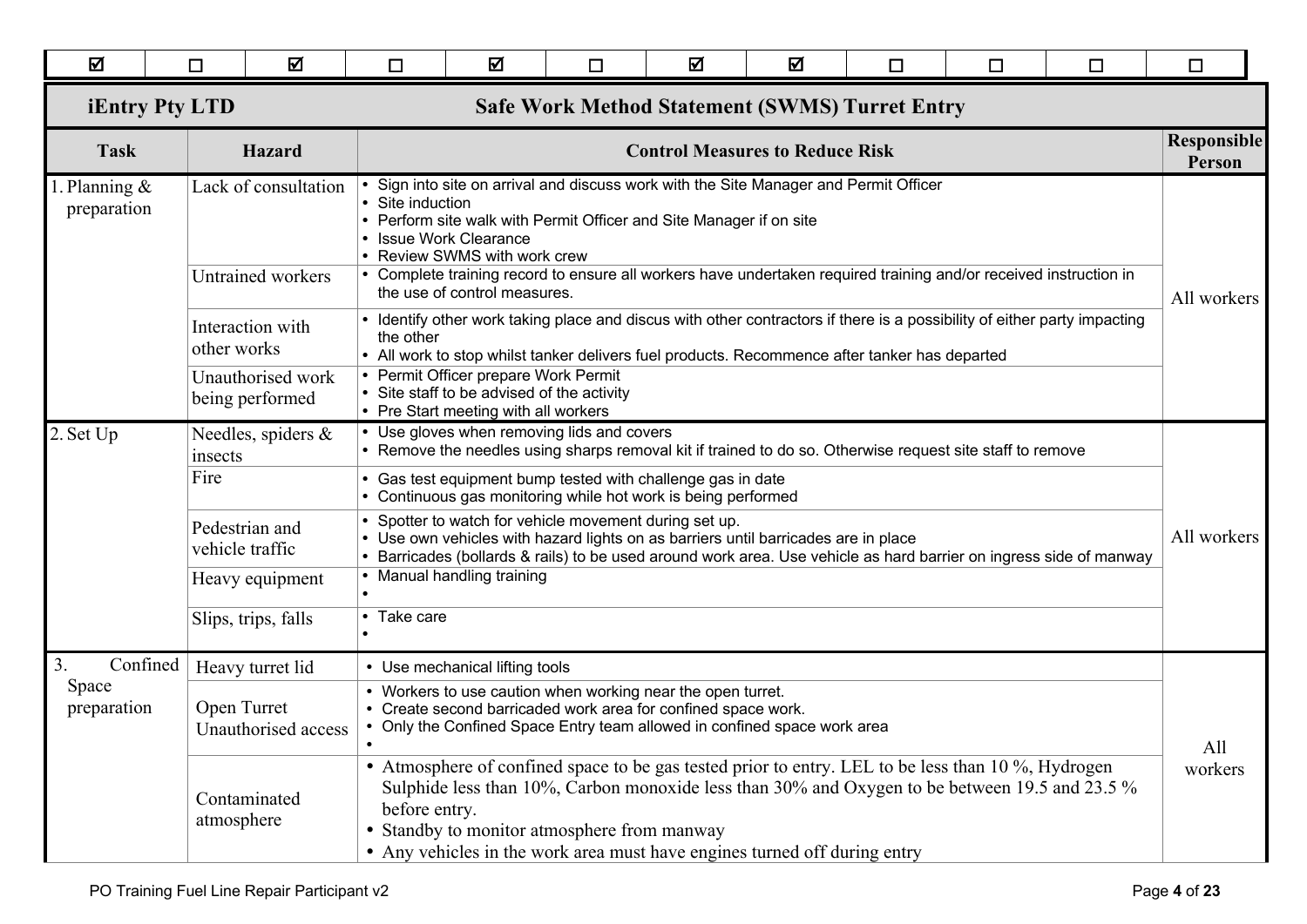| <b>iEntry Pty LTD</b>              |                                                  | <b>Safe Work Method Statement (SWMS) Turret Entry</b>                                                                                                                                                                                                                                                                                                                                                                                                                                                                                                                                                     |                              |  |  |  |  |
|------------------------------------|--------------------------------------------------|-----------------------------------------------------------------------------------------------------------------------------------------------------------------------------------------------------------------------------------------------------------------------------------------------------------------------------------------------------------------------------------------------------------------------------------------------------------------------------------------------------------------------------------------------------------------------------------------------------------|------------------------------|--|--|--|--|
| <b>Task</b>                        | Hazard                                           | <b>Control Measures to Reduce Risk</b>                                                                                                                                                                                                                                                                                                                                                                                                                                                                                                                                                                    | <b>Responsible</b><br>Person |  |  |  |  |
|                                    | Live electrical<br>circuit                       | • Isolate turbine at main DB. Lock & tag out circuit breaker. Confirm isolation by confirming STP does<br>not run when dispenser is authorised                                                                                                                                                                                                                                                                                                                                                                                                                                                            |                              |  |  |  |  |
|                                    | Sharp edges of<br>turret lid                     | • Use PPE                                                                                                                                                                                                                                                                                                                                                                                                                                                                                                                                                                                                 |                              |  |  |  |  |
| Working<br>4.<br>in Confined       | Fall from one level<br>to another                | • Entrant to be in harness attached to tripod during entry<br>• Tripod to be set up as per manufacturers specifications                                                                                                                                                                                                                                                                                                                                                                                                                                                                                   |                              |  |  |  |  |
| Space                              | Working in<br>confined space                     | • All personnel to be trained and competent<br>• All work to be undertaken in accordance with AS 2865<br>• Entrant to remain connected to tripod at all times in confined space<br>• Entrant to be wearing a personal gas detector during entry. Exit immediately if LEL $>= 5\%$<br>• Standby person is to be in constant contact with the person in the confined space. Any change of<br>behaviour to be acted on immediately<br>• Standby person to monitor any change to conditions inside or outside the confined space<br>• Standby person to keep a log of entry to / exit from the confined space |                              |  |  |  |  |
|                                    | Product residue /<br>spills                      | • Soak up with spill kit mats<br>• Wear nitrile gloves<br>• Capture spills in receptacle                                                                                                                                                                                                                                                                                                                                                                                                                                                                                                                  | All<br>workers               |  |  |  |  |
|                                    | Ignition source                                  | • Hand tools (non powered) only in confined space                                                                                                                                                                                                                                                                                                                                                                                                                                                                                                                                                         |                              |  |  |  |  |
|                                    | Pressurised fuel line                            | • Close isolation valve at STP                                                                                                                                                                                                                                                                                                                                                                                                                                                                                                                                                                            |                              |  |  |  |  |
|                                    | Use of tools in<br>restricted space              | • Take care                                                                                                                                                                                                                                                                                                                                                                                                                                                                                                                                                                                               |                              |  |  |  |  |
|                                    | Emergency in<br>confined space                   | • Standby person is NOT to enter confined space under any circumstances<br>• Implement Emergency Rescue Plan<br>• Communication method in the event of an emergency to be agreed on before work commences                                                                                                                                                                                                                                                                                                                                                                                                 |                              |  |  |  |  |
|                                    | Fatigue                                          | • 1 hour maximum duration of entry with minimum 30 minute break between entries<br>$\bullet$                                                                                                                                                                                                                                                                                                                                                                                                                                                                                                              |                              |  |  |  |  |
| 5. Entry<br>Completion/<br>Pack up | Person / equipment<br>left behind                | • Ensure that everyone leaves the space and the competent person must sign the permit confirming this.<br>• Tools equipment and material are removed from the space<br>• All access points are closed and secure                                                                                                                                                                                                                                                                                                                                                                                          | All workers                  |  |  |  |  |
|                                    | Equipment in work<br>area / Slippery<br>surfaces | Clean up tools and any waste ensuring the site is left in clean and tidy condition<br>$\bullet$                                                                                                                                                                                                                                                                                                                                                                                                                                                                                                           |                              |  |  |  |  |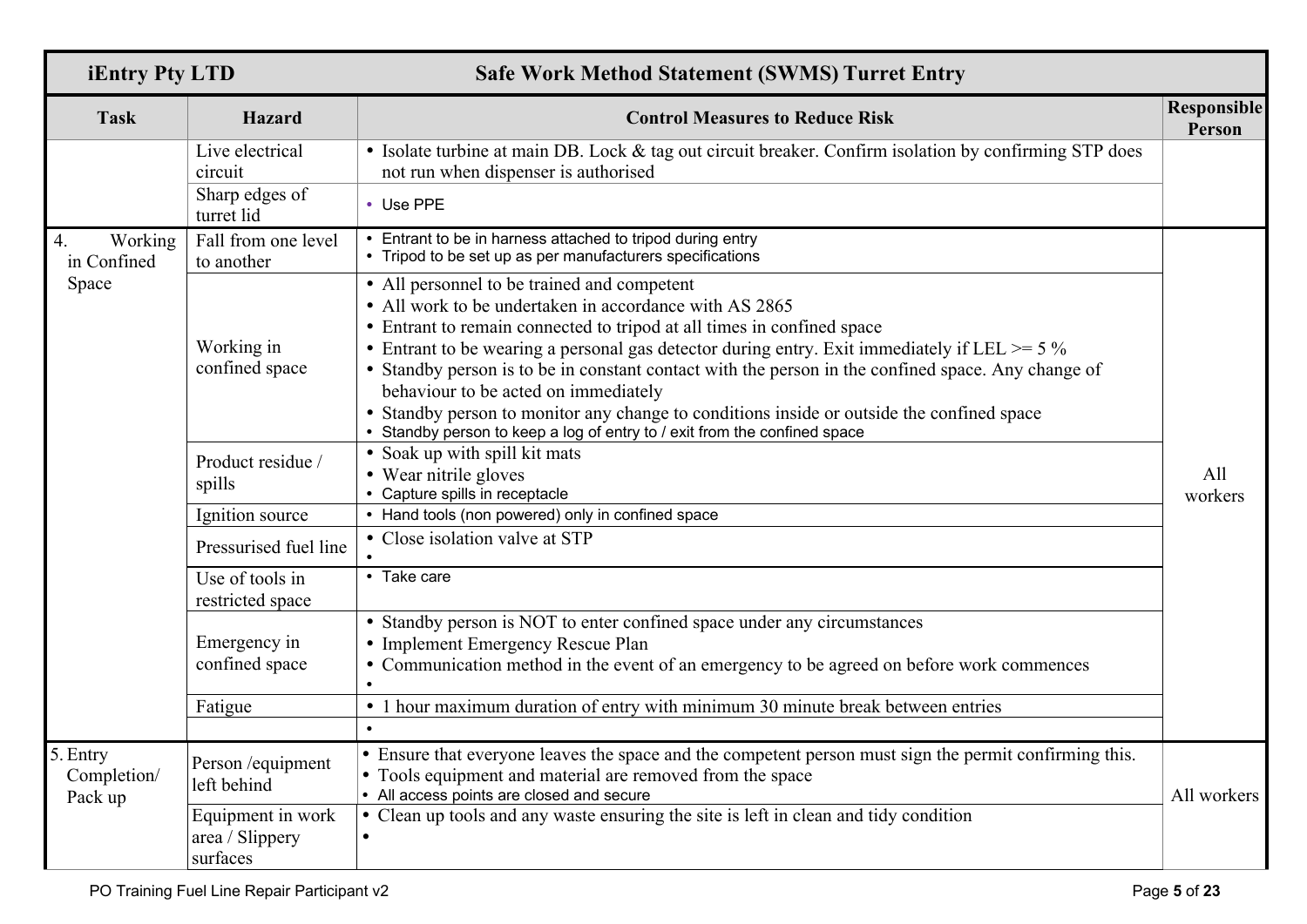| <b>iEntry Pty LTD</b> |                 | <b>Safe Work Method Statement (SWMS) Turret Entry</b>                        |                              |
|-----------------------|-----------------|------------------------------------------------------------------------------|------------------------------|
| <b>Task</b>           | <b>Hazard</b>   | <b>Control Measures to Reduce Risk</b>                                       | <b>Responsible</b><br>Person |
|                       | Equipment not   | Remove isolations and check equipment is working before leaving site         |                              |
|                       | working         | • Update isolation record                                                    |                              |
|                       | Heavy equipment | • 2 person lift using correct lifting techniques or mechanical lifting tools |                              |
|                       | Pedestrian and  | • Use own vehicles as barriers when barricades are removed                   |                              |
|                       | vehicle traffic | • Spotter to watch for vehicle movement during pack up.                      |                              |
|                       | Status of work  |                                                                              |                              |
|                       | unknown         | • Close out permits and advise site staff of any residual hazards            |                              |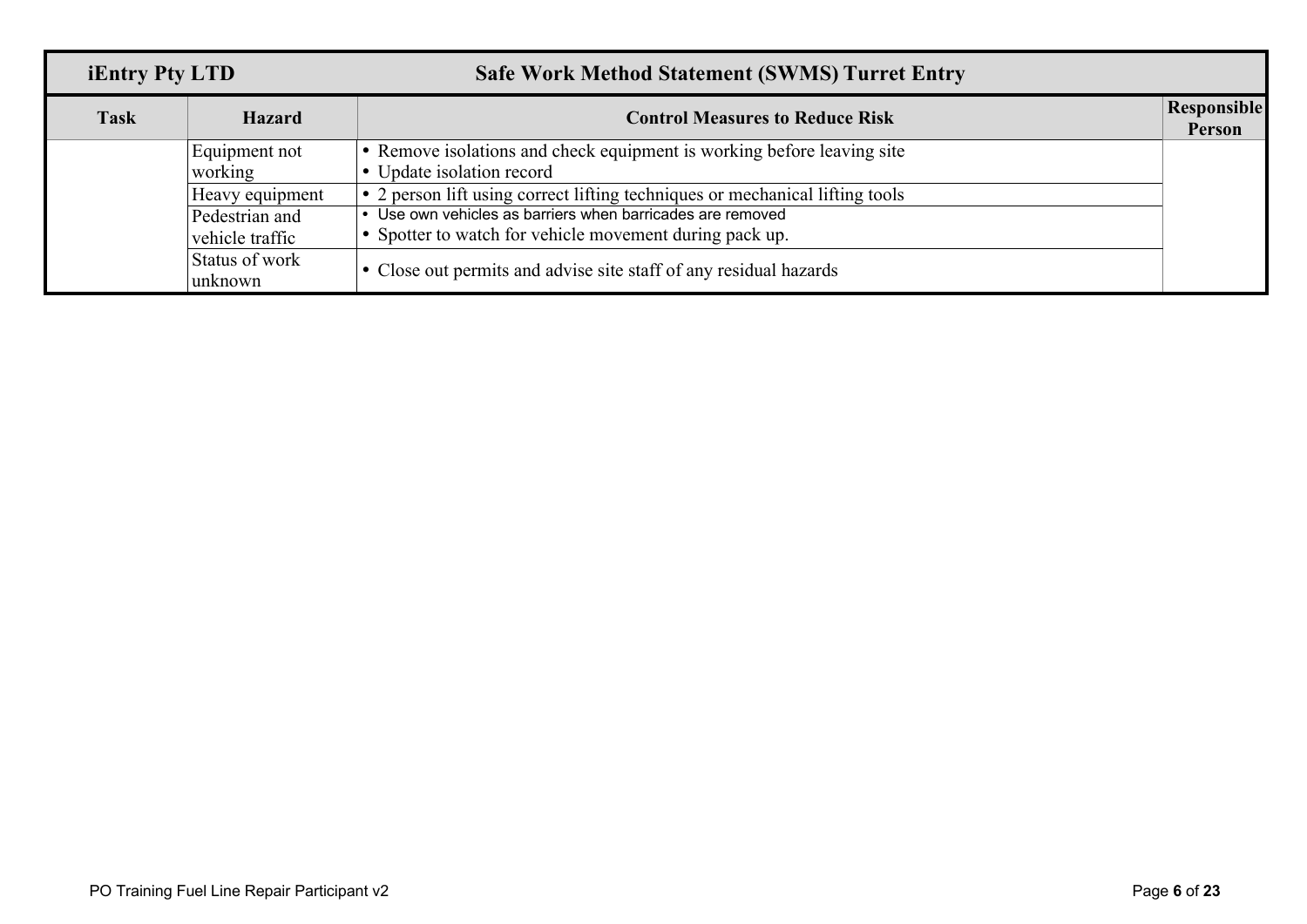### **iEntry Pty LTD Safe Work Method Statement (SWMS) Turret Entry**

#### **Sign On**

This SWMS has been developed in consultation and cooperation with employee/workers. I have read the above SWMS and I understand its contents. I confirm that I have the skills and training, including relevant certification to conduct the task as described. I agree to comply with safety requirements within this SWMS including risk control measures, safe work instructions and Personal Protective Equipment described.

| Employee/Worker Name | Job Role / Position  | Training                                                                                                                | Signature | Date | Time |
|----------------------|----------------------|-------------------------------------------------------------------------------------------------------------------------|-----------|------|------|
| John English         | Supervisor / Standby | White card<br>WPCG WCF Issuer (JE0068)<br><b>Confined Space Entry</b><br><b>BA</b> Training<br>Gas testing              |           |      |      |
| Dave Smith           | Worker / Entrant     | White card<br>WPCG WCF Issuer (DS0195)<br><b>Confined Space Entry</b><br><b>BA</b> Training<br>Gas testing<br>First Aid |           |      |      |
| Scott Williams       | Worker               | White card<br>WPCG WCF Issuer (SW0165)<br><b>Confined Space Entry</b><br><b>BA</b> Training<br>EWP                      |           |      |      |
|                      |                      |                                                                                                                         |           |      |      |
|                      |                      |                                                                                                                         |           |      |      |

| Relevant Legislation, Codes of Practice, Australian Standards                                                                      |                                          |                                           |  |  |  |  |  |  |
|------------------------------------------------------------------------------------------------------------------------------------|------------------------------------------|-------------------------------------------|--|--|--|--|--|--|
| State where WH&S applies                                                                                                           | Victoria:                                | Western Australia                         |  |  |  |  |  |  |
| Work Health and Safety Act                                                                                                         | Occupational Health & Safety Act         | Occupational Safety & Health Act          |  |  |  |  |  |  |
| Work Health and Safety Regulations                                                                                                 | Occupational Health & Safety Regulations | Occupational Safety & Health Regulations  |  |  |  |  |  |  |
| <b>Codes of Practice: Relevant to state:</b>                                                                                       | <b>Compliance Code:</b>                  | <b>Codes of Practice:</b>                 |  |  |  |  |  |  |
| Construction Work                                                                                                                  | Confined Space                           | Managing noise at workplaces              |  |  |  |  |  |  |
| Confined Space                                                                                                                     | Hazardous Manual Handling                | Confined Space                            |  |  |  |  |  |  |
| Managing Noise and Preventing Hearing                                                                                              | Hazardous Substances                     | Manual tasks                              |  |  |  |  |  |  |
| Hazardous Manual Tasks                                                                                                             | Noise                                    | Control of workplace hazardous substances |  |  |  |  |  |  |
| Managing Risks of Hazardous Chemicals                                                                                              | Plant                                    |                                           |  |  |  |  |  |  |
| Managing Electrical Risks in the Workplace                                                                                         |                                          |                                           |  |  |  |  |  |  |
| AS 2865 Safe Working in a Confined Space: AS 1940 The storage and handling of flammable and combustible liquids;                   |                                          |                                           |  |  |  |  |  |  |
| AS/NZS 1269 Occupational noise management; AS/NZS 1891.4 Industrial fall-arrest systems and devices Selection, use and maintenance |                                          |                                           |  |  |  |  |  |  |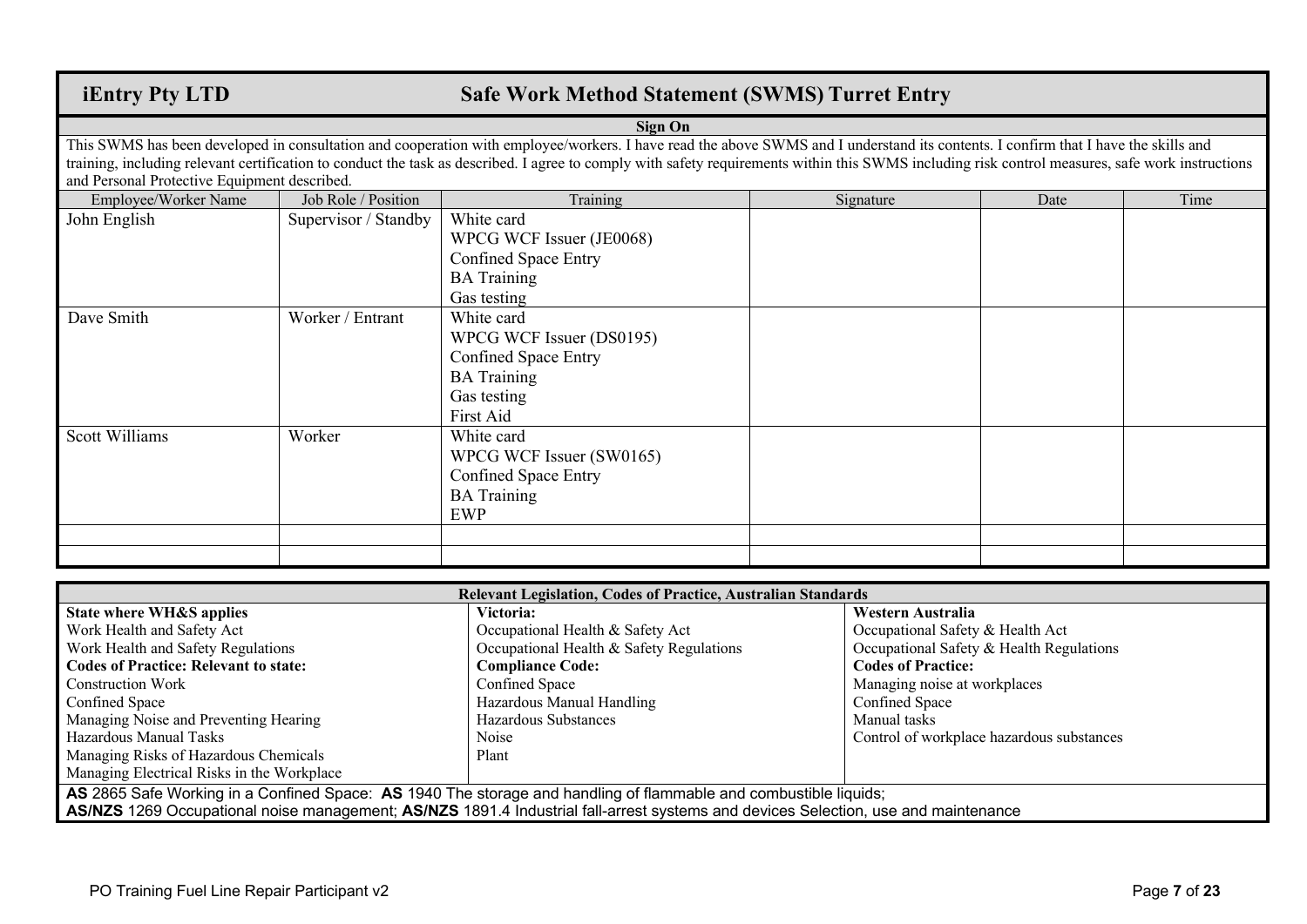**iEntry Pty LTD Safe Work Method Statement (SWMS) Turret Entry**

## **EMERGENCY RESCUE PROCEDURE FOR CONFINED SPACE**

#### **General**

Prior to every confined space entry, confirm the emergency rescue procedure that will be used and the roles of the rescue team. Where the circumstances require a different rescue procedure than listed here, it must be documented prior to commencing work in the confined space and tested. Where the site is out of the metropolitan area, confirm available response from local emergency services.

#### **Pre-work Preparation**

- Identify the nearest cross streets to the turret.
- Identify nearest medical facilities (hospital, medical centre).

………………………………………………….……………………………..

- ……………………………………………….……………………………….. Site Operator is to be briefed and advised
- ……………………………………………….……………………………….. • Confirm site first aid capabilities.
- Check entry and rescue equipment is operable and current in accordance with AS/NZS AS/NZS 1716-2012 and AS/NZS 1891.4- 2009

| <b>Equipment:</b> | Checked                |  |
|-------------------|------------------------|--|
| Entrant:          | Harness                |  |
|                   | Tripod                 |  |
|                   | Lifeline               |  |
|                   | General: First Aid Kit |  |

#### **Initiation of Procedure**

The emergency procedure will be initiated immediately by the Standby and Rescue person if the entrant tugs twice on the safety line, asks for assistance or uses the agreed hand signal.

The Standby will initiate the emergency procedure immediately if they do not get a response from the entrant or the confined space environment changes i.e. gas detector alarms.

#### **Emergency Procedure**

- The entrant is to remain connected to tripod and winch at all times
- The worker raises the alarm with the site and contact 000
- The standby person winches the entrant out of tank to the point the entrant's thighs are level with the manway
- The worker assists the standby person by pulling the entrant to the side of the manway whilst the standby person lowers the cable
- Both the standby and worker will then drag the entrant to the agreed safe place
- The worker commences first aid whilst waiting for the emergency services to attend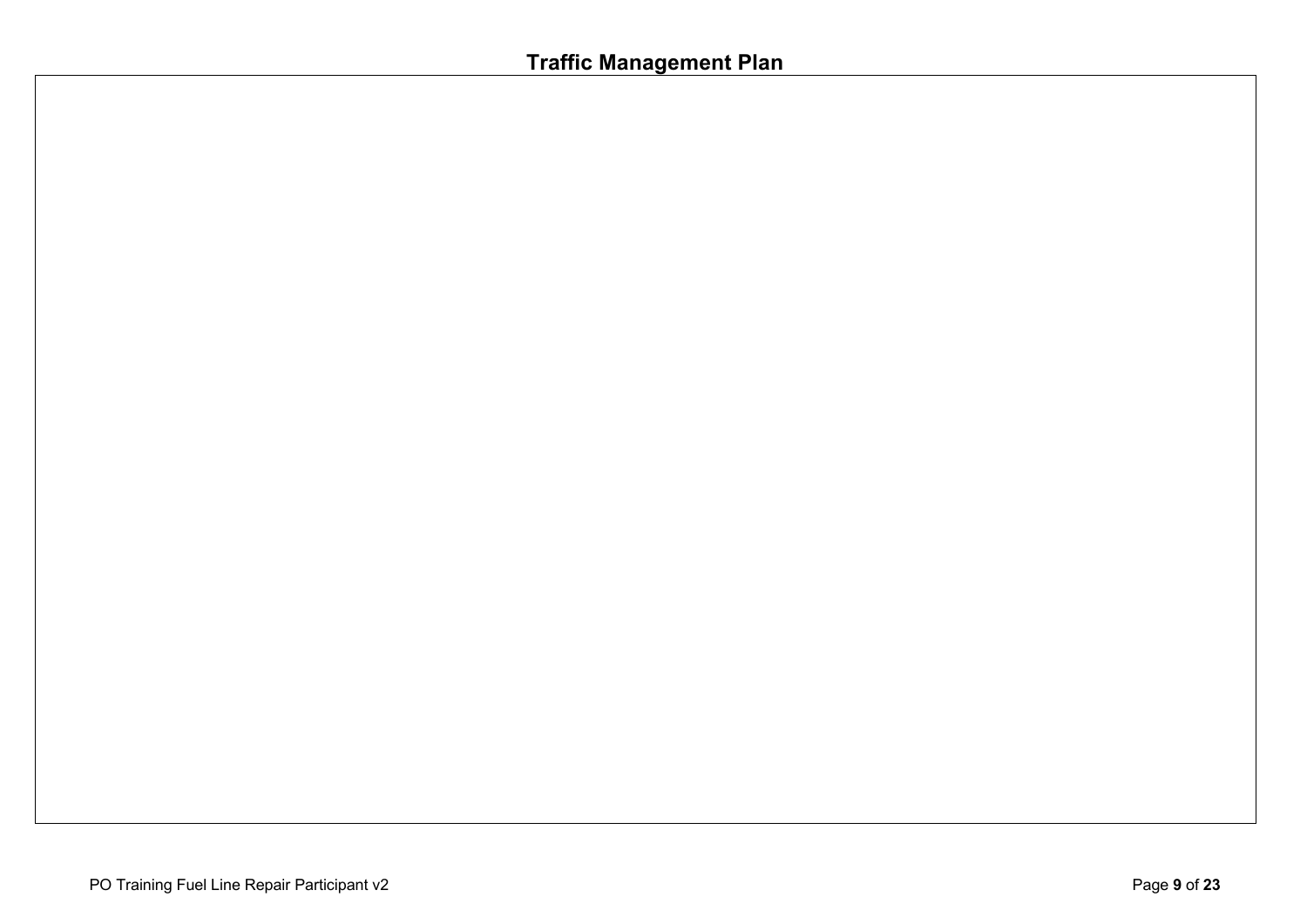| <b>iEntry Pty LTD</b>                      |  |                         |                                                            | <b>Isolation Record</b>        |                            |                          |
|--------------------------------------------|--|-------------------------|------------------------------------------------------------|--------------------------------|----------------------------|--------------------------|
| <b>Isolation Record Number</b>             |  |                         |                                                            | Work Permit Number             |                            |                          |
|                                            |  |                         |                                                            | <b>Isolation Information</b>   |                            |                          |
| Plant or Equipment Being Isolated          |  |                         |                                                            |                                |                            |                          |
| Purpose of Isolation                       |  |                         | Enter turret to replace isolate line and work on fuel line |                                |                            |                          |
| Isolation Control /Primary Isolation point |  |                         |                                                            |                                |                            |                          |
|                                            |  |                         |                                                            | <b>Isolation Detail</b>        |                            |                          |
| <b>Isolation Point</b>                     |  | <b>Isolation Method</b> | Lock Required                                              | Tag Required                   | <b>Isolation Completed</b> | <b>Isolation Removed</b> |
|                                            |  |                         | Yes/No                                                     | Yes/no                         | (Who & Date)               | (Who & Date)             |
|                                            |  |                         |                                                            |                                |                            |                          |
|                                            |  |                         |                                                            |                                |                            |                          |
|                                            |  |                         |                                                            |                                |                            |                          |
|                                            |  |                         |                                                            |                                |                            |                          |
|                                            |  |                         |                                                            |                                |                            |                          |
|                                            |  |                         |                                                            |                                |                            |                          |
|                                            |  |                         |                                                            |                                |                            |                          |
|                                            |  |                         |                                                            |                                |                            |                          |
|                                            |  |                         |                                                            |                                |                            |                          |
|                                            |  |                         |                                                            |                                |                            |                          |
|                                            |  |                         |                                                            |                                |                            |                          |
|                                            |  |                         |                                                            | <b>Isolation Authorisation</b> |                            |                          |
| All isolations have been checked           |  |                         | Name                                                       | Date                           | Signature                  |                          |
|                                            |  |                         | Permit Receiver                                            |                                |                            |                          |
|                                            |  |                         |                                                            | <b>Isolation Removal</b>       |                            |                          |
| All isolations have been removed           |  |                         |                                                            | Name                           | Date                       | Signature                |
|                                            |  |                         | Permit Receiver                                            |                                |                            |                          |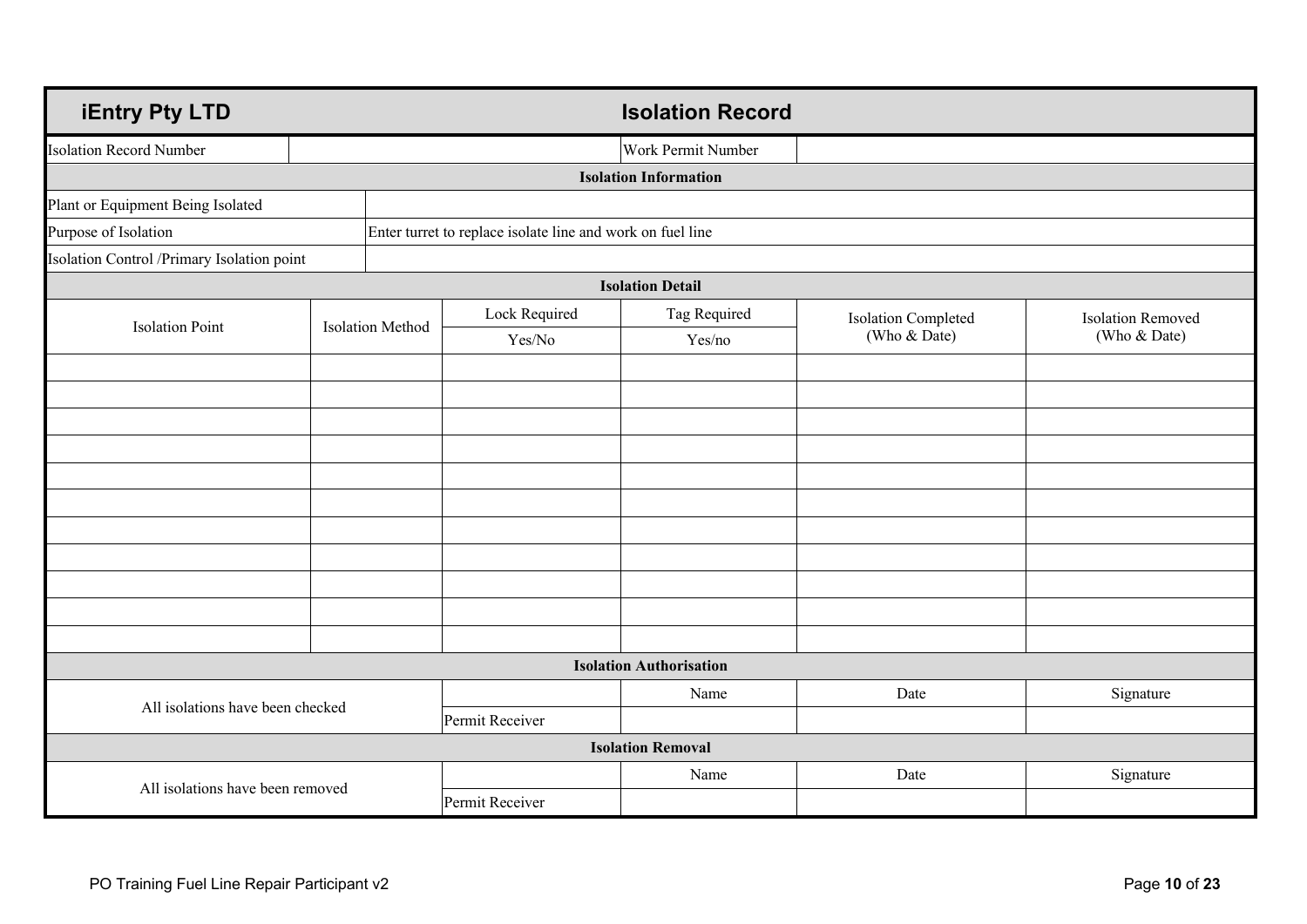## This is a statement that JOHN ENGLISH

## has attained

| National Code | Title                                    |
|---------------|------------------------------------------|
| MSMPER200     | Work in accordance with an issued permit |
|               |                                          |
| MSMPER205     | Enter confined space                     |
| MSMWHS201     | Conduct hazard analysis                  |
| RIIWHS202D    | Enter and work in confined spaces        |
| MSAPMOHS216A  | Operate breathing apparatus              |
| MSAPMOHS217A  | Gas test atmospheres                     |
|               |                                          |

| Date Issued:    | 20/01/2020 | John Johnson                      |
|-----------------|------------|-----------------------------------|
| Certificate No: | 11111      | John Johnson                      |
| Student ID:     | 999999     | <b>Chief Executive Officer</b>    |
|                 |            | Excellent Safety Training Pty Ltd |

A Statement of Attainment is issued by a Registered Training Organisation when an individual has completed one or more accredited units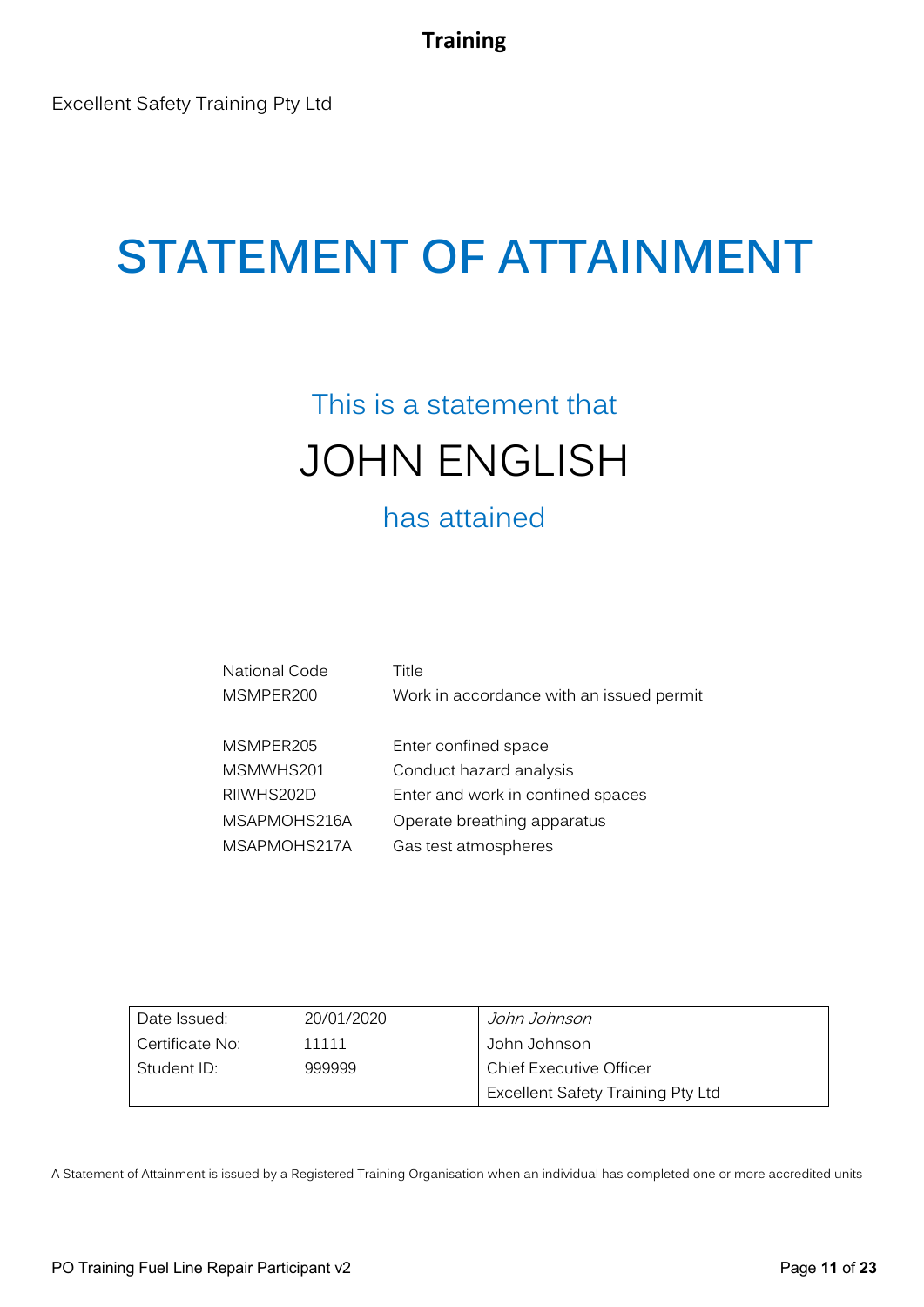Excellent Safety Training Pty Ltd is (for the purposes of the WPCG training only) a National Registered Training Organisation. RTO Code 999999

T: 02 9999 9999 E: training@excellentsafetytraining.com.au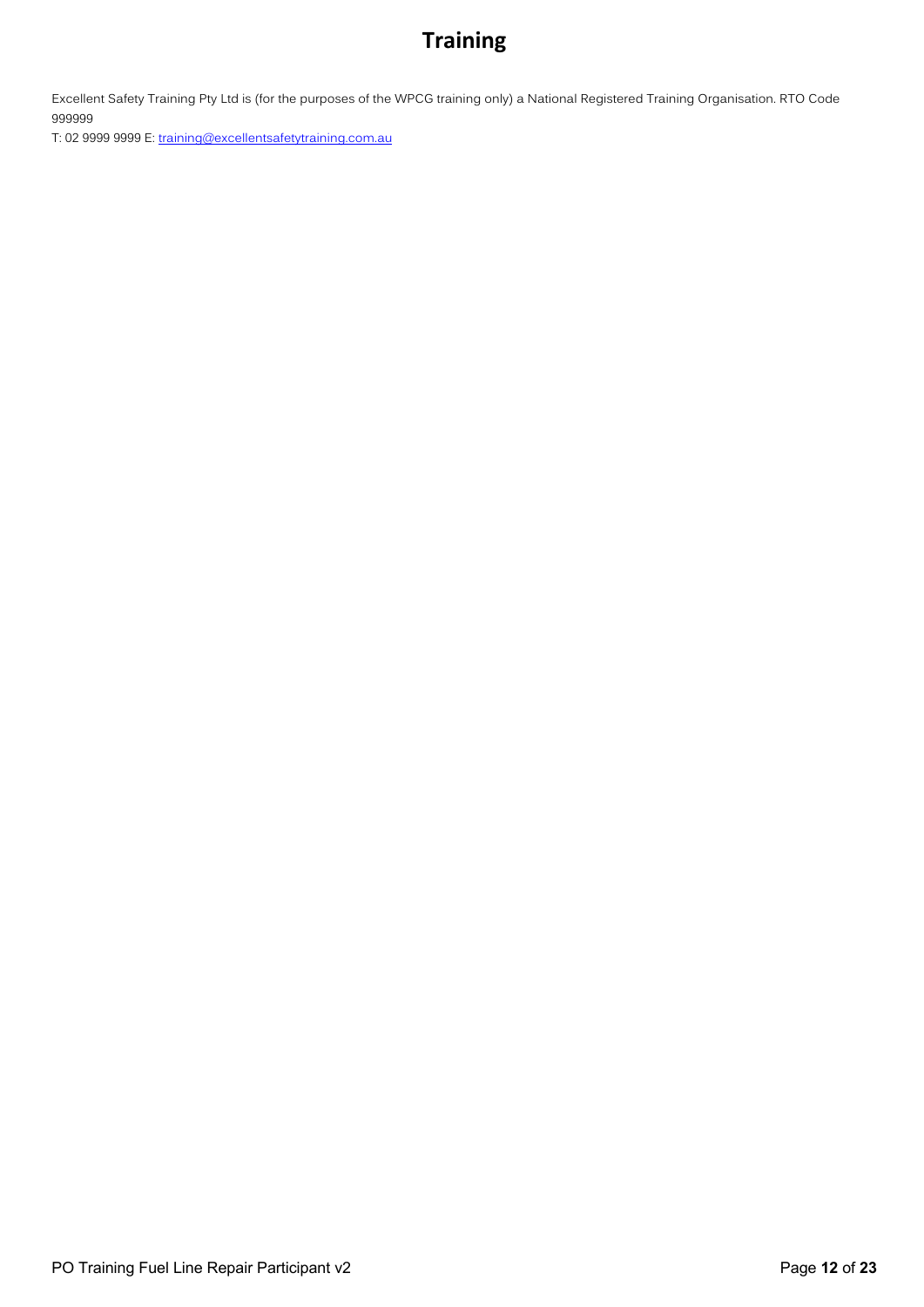Excellent Safety Training Pty Ltd

# **STATEMENT OF ATTAINMENT**

## This is a statement that DAVE SMITH

has attained

| National Code | Title                             |
|---------------|-----------------------------------|
| MSMPER200     | Work in accordance with an issued |
|               | permit                            |
| MSMPER205     | Enter confined space              |
| MSMWHS201     | Conduct hazard analysis           |
| RIIWHS202D    | Enter and work in confined spaces |
| MSAPMOHS216A  | Operate breathing apparatus       |
| MSAPMOHS217A  | Gas test atmospheres              |

| Date Issued:    | 15/12/2008 | John Johnson                      |
|-----------------|------------|-----------------------------------|
| Certificate No: | 22222      | John Johnson                      |
| Student ID:     | 999992     | <b>Chief Executive Officer</b>    |
|                 |            | Excellent Safety Training Pty Ltd |

A Statement of Attainment is issued by a Registered Training Organisation when an individual has completed one or more accredited units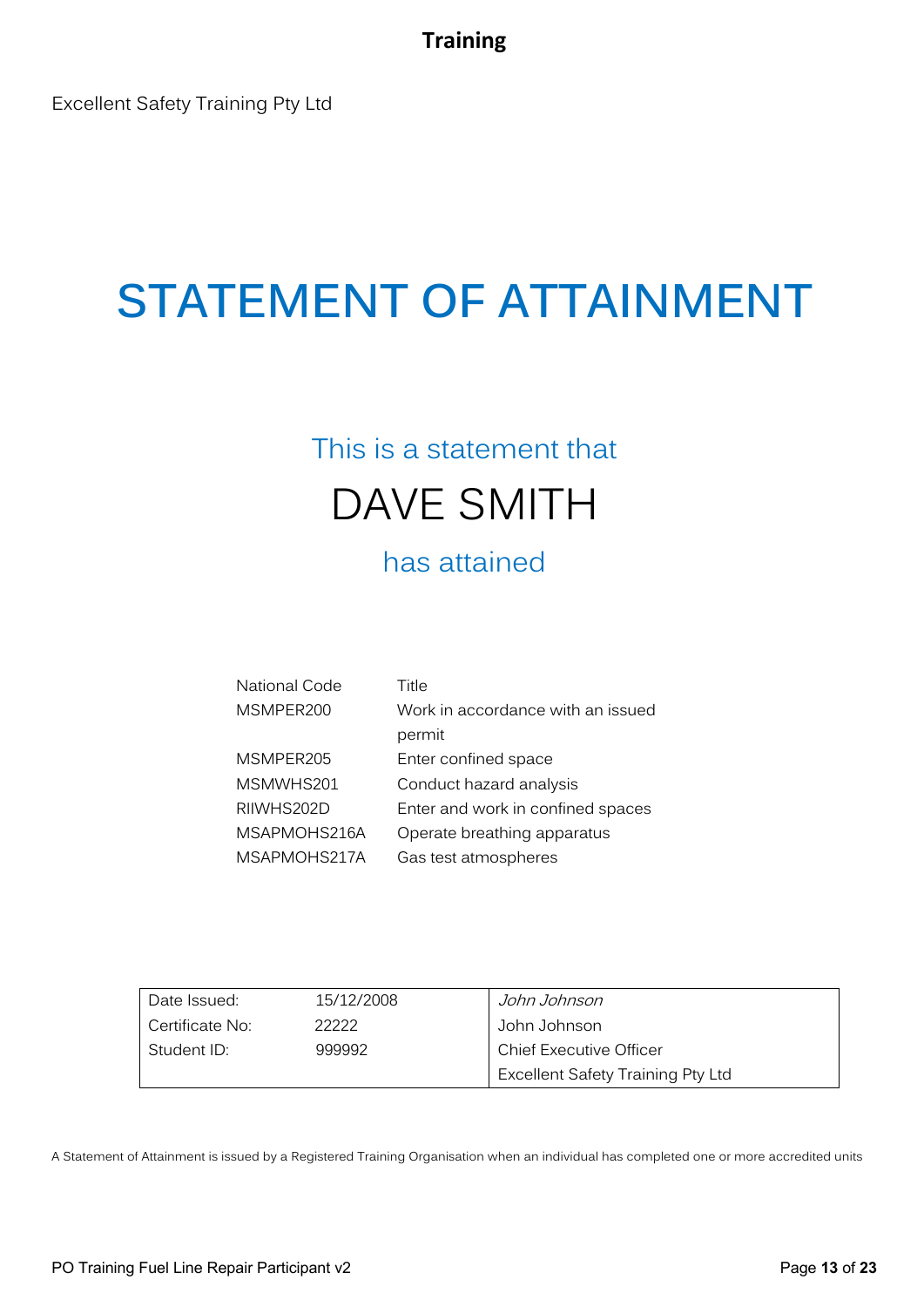Excellent Safety Training Pty Ltd is (for the purposes of the WPCG training only) a National Registered Training Organisation. RTO Code 999999

T: 02 9999 9999 E: training@excellentsafetytraining.com.au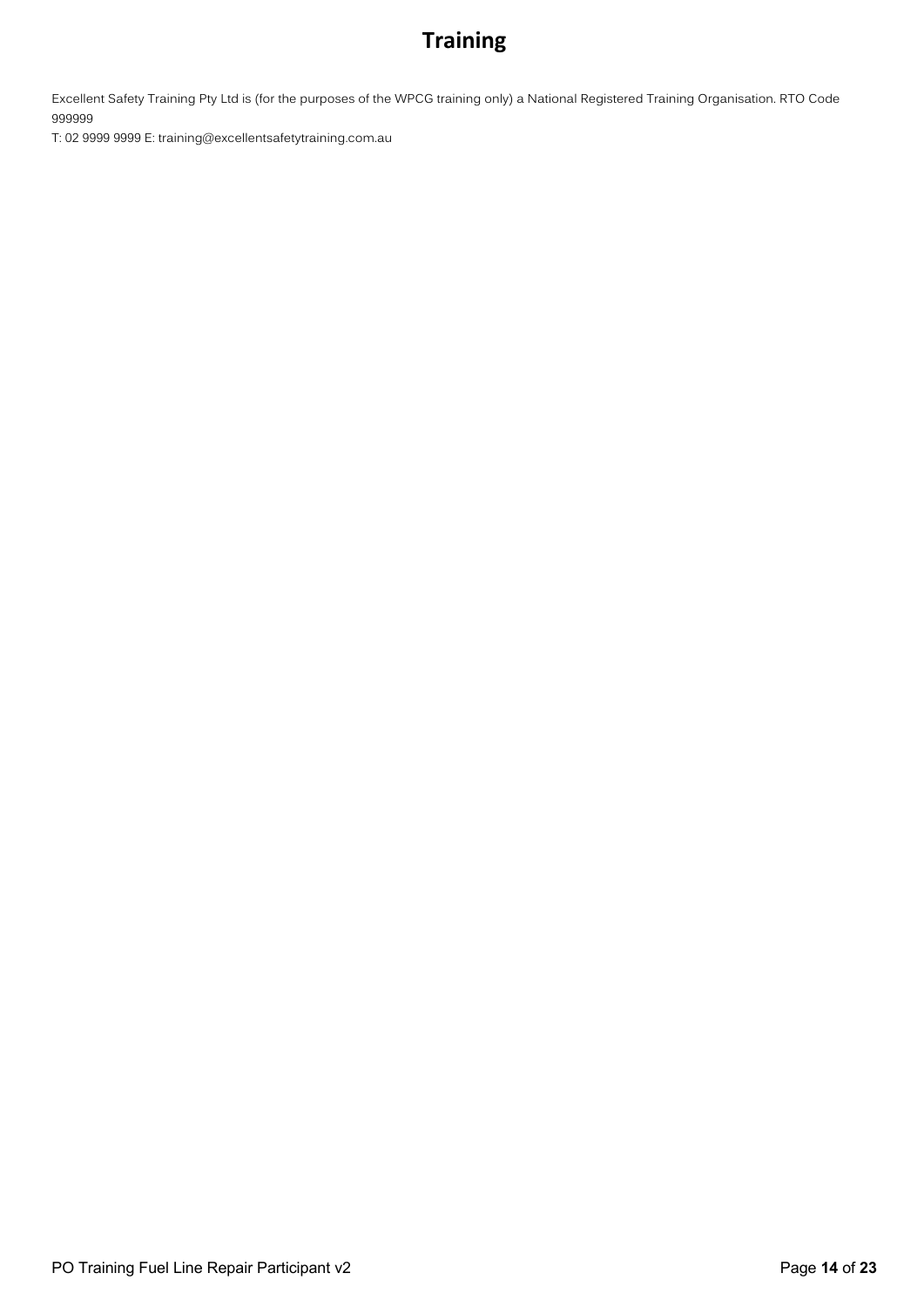## This is a statement that DAVE SMITH

## has attained

National Code Title HLTAID003 Provide first aid

| Date Issued:    | 20/03/2019 | David Davidson                 |
|-----------------|------------|--------------------------------|
| Certificate No: | 333333     | David Davidson                 |
| Student ID:     | 999992     | <b>Chief Executive Officer</b> |
|                 |            | <b>Get Compliant Training</b>  |

A Statement of Attainment is issued by a Registered Training Organisation when an individual has completed one or more accredited units

Get Compliant Training is (for the purposes of the WPCG training only) a National Registered Training Organisation. RTO Code 999999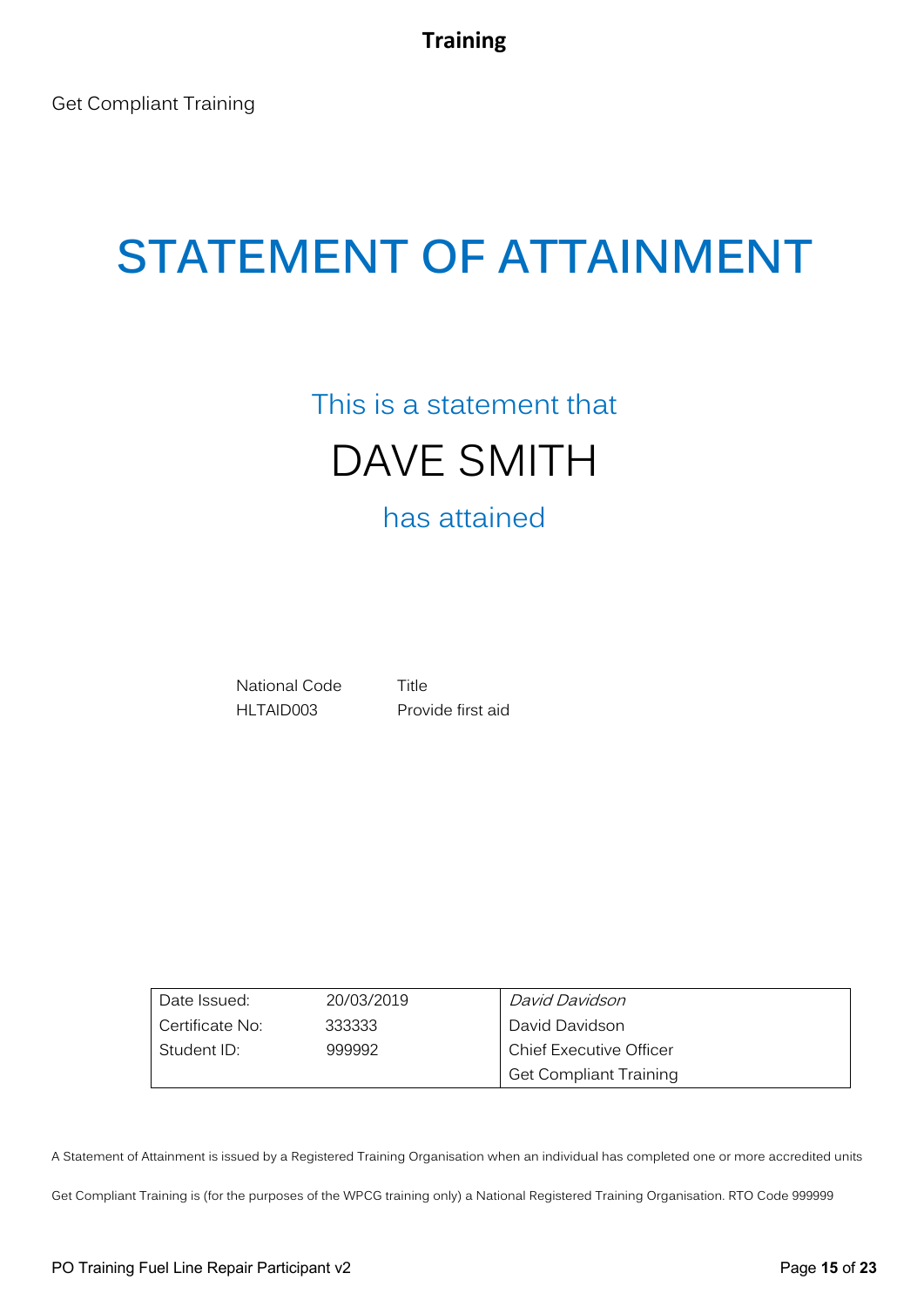T: 02 9999 9999 E: training@getcomplianttraining.com.au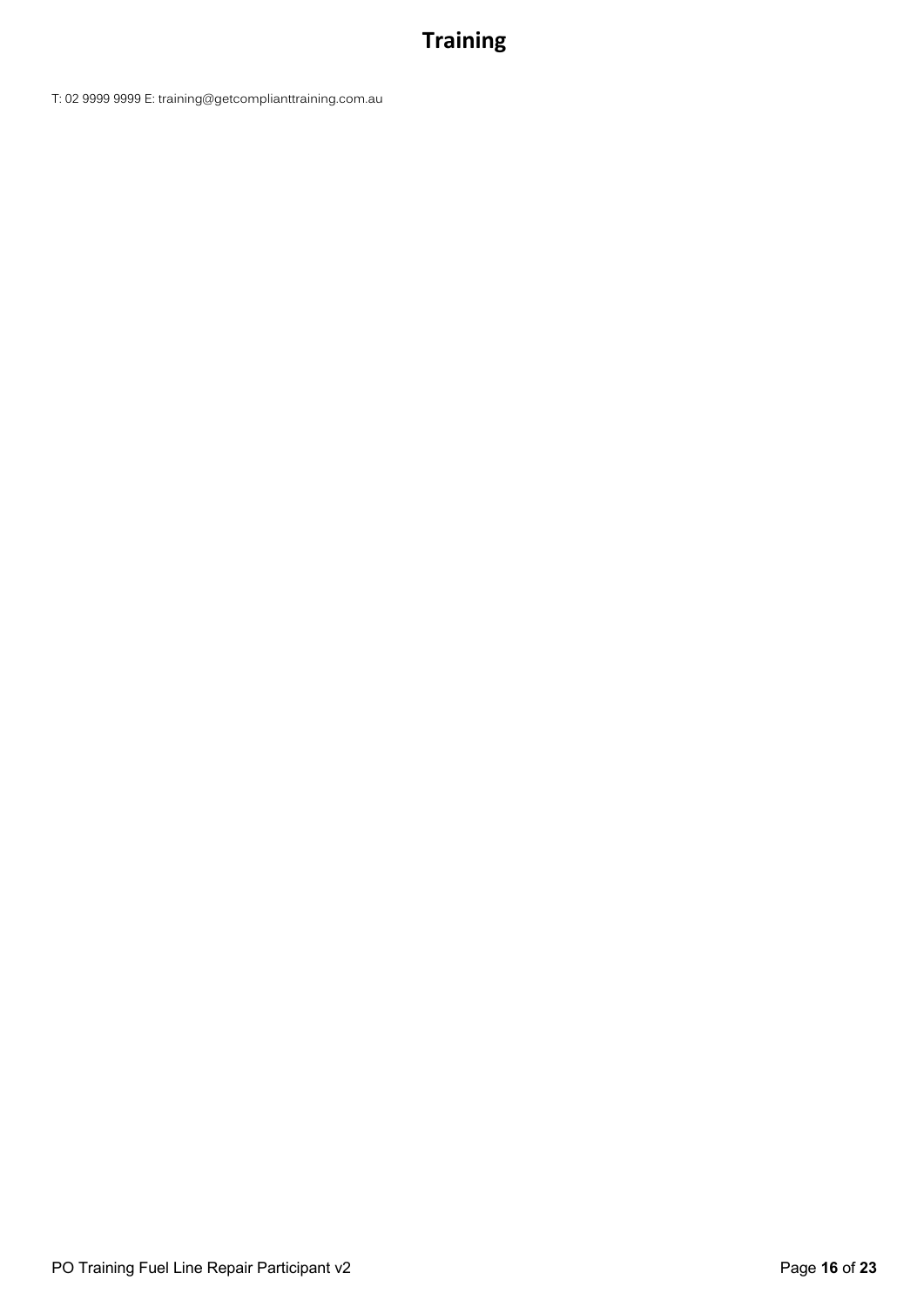## **STATEMENT OF ATTAINMENT**

## This is a statement that SCOTT WILLIAMS

### has attained

| <b>National Code</b> | Title                             |
|----------------------|-----------------------------------|
| MSMPER200            | Work in accordance with an issued |
|                      | permit                            |
| MSMPER205            | Enter confined space              |
| MSMWHS201            | Conduct hazard analysis           |
| RIIWHS202D           | Enter and work in confined spaces |
| MSAPMOHS216A         | Operate breathing apparatus       |

| Date Issued:    | 02/02/2020 | John Johnson                      |
|-----------------|------------|-----------------------------------|
| Certificate No: | 444444     | John Johnson                      |
| Student ID:     | 999993     | <b>Chief Executive Officer</b>    |
|                 |            | Excellent Safety Training Pty Ltd |

A Statement of Attainment is issued by a Registered Training Organisation when an individual has completed one or more accredited units

Excellent Safety Training Pty Ltd is (for the purposes of the WPCG training only) a National Registered Training Organisation. RTO Code 999999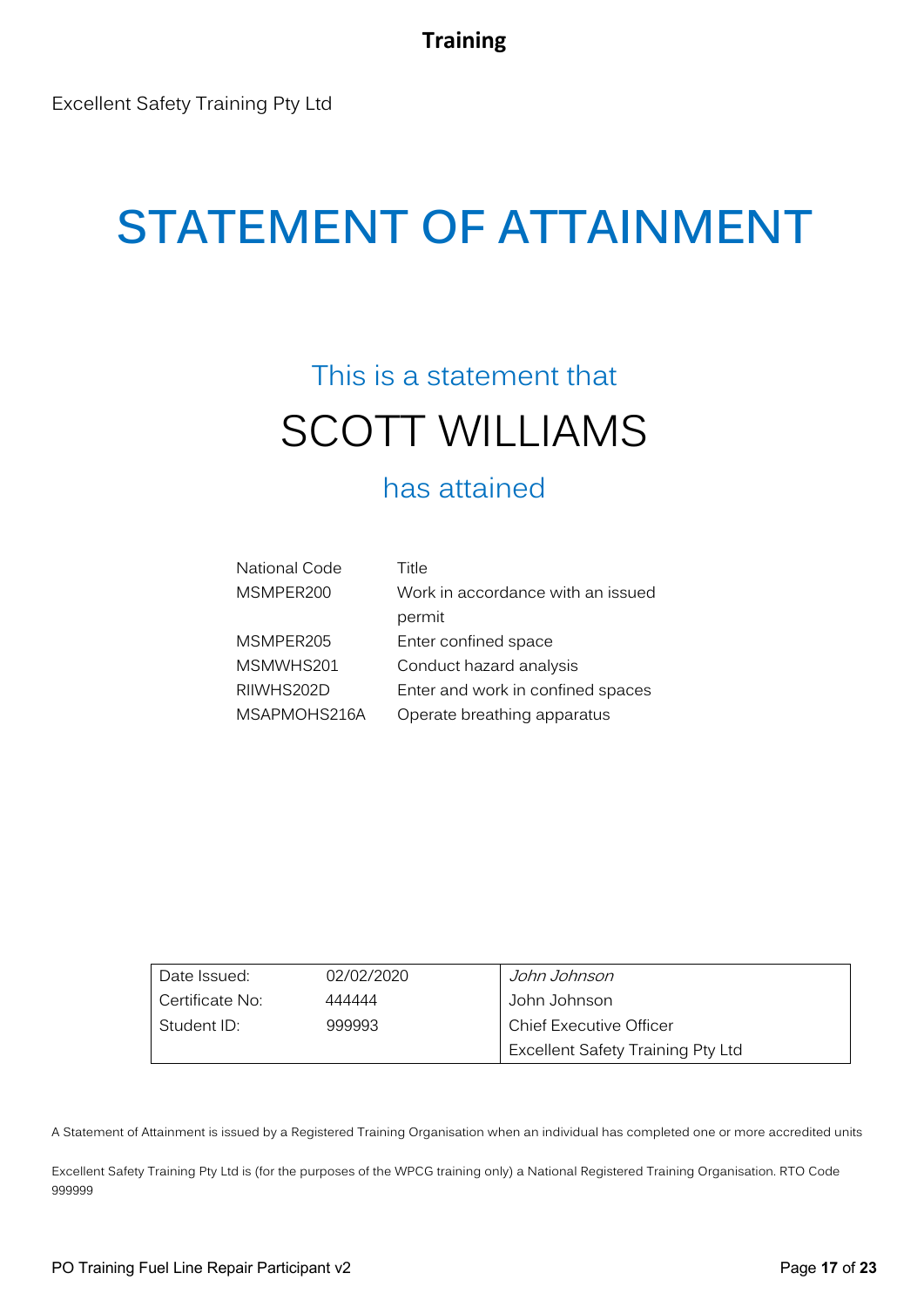T: 02 9999 9999 E: training@excellentsafetytraining.com.au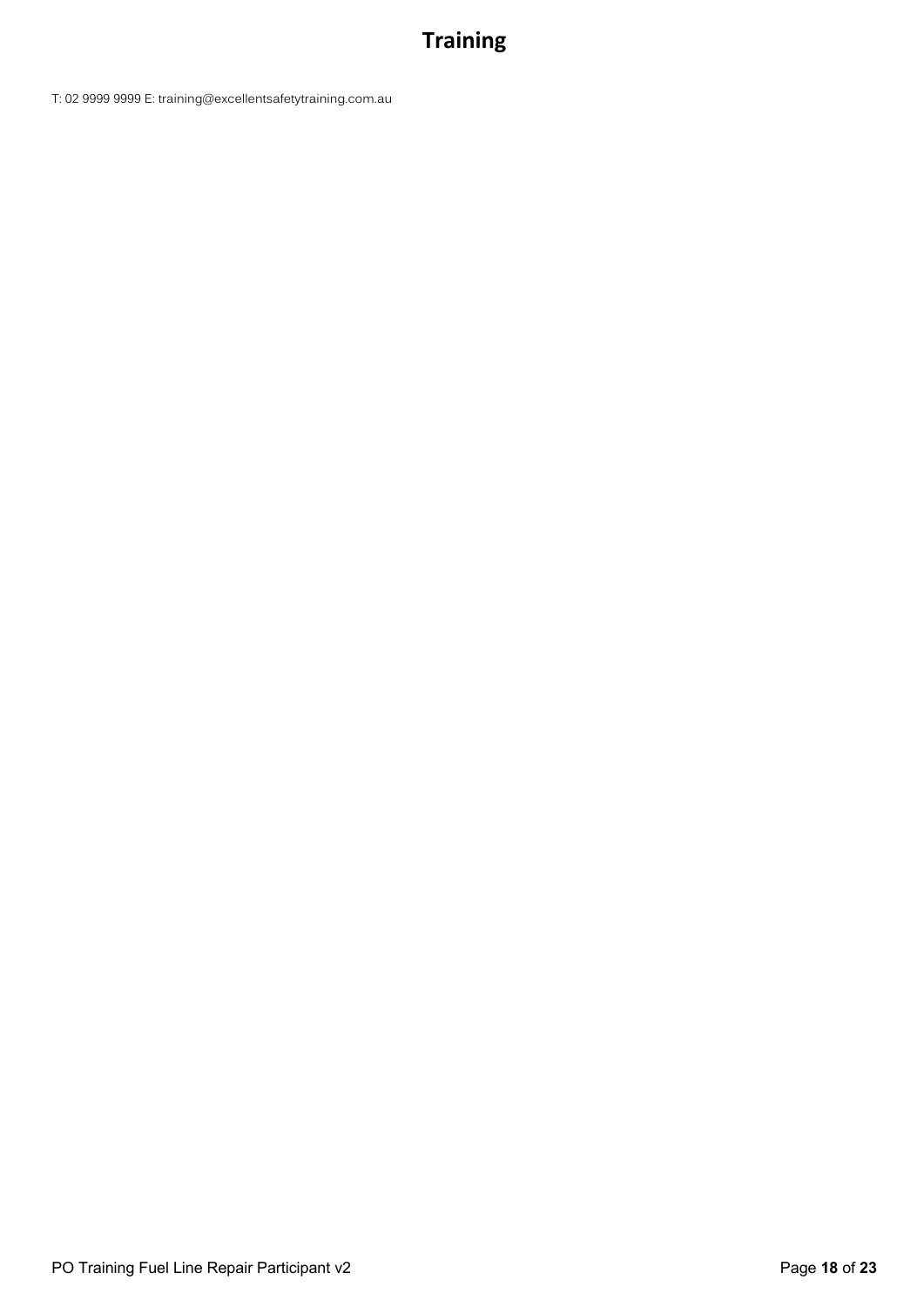## This is a statement that ANDREW LEWIS

## has attained

| National Code | Title                             |
|---------------|-----------------------------------|
| MSMPER200     | Work in accordance with an issued |
|               | permit                            |
| MSMPER205     | Enter confined space              |
| MSMWHS201     | Conduct hazard analysis           |
| RIIWHS202D    | Enter and work in confined spaces |

| Date Issued:    | 11/02/2020 | John Johnson                             |
|-----------------|------------|------------------------------------------|
| Certificate No: | 555555     | John Johnson                             |
| Student ID:     | 999994     | <b>Chief Executive Officer</b>           |
|                 |            | <b>Excellent Safety Training Pty Ltd</b> |

A Statement of Attainment is issued by a Registered Training Organisation when an individual has completed one or more accredited units

Get Compliant Training is (for the purposes of the WPCG training only) a National Registered Training Organisation. RTO Code 999999 T: 02 9999 9999 E: training@getcomplianttraining.com.au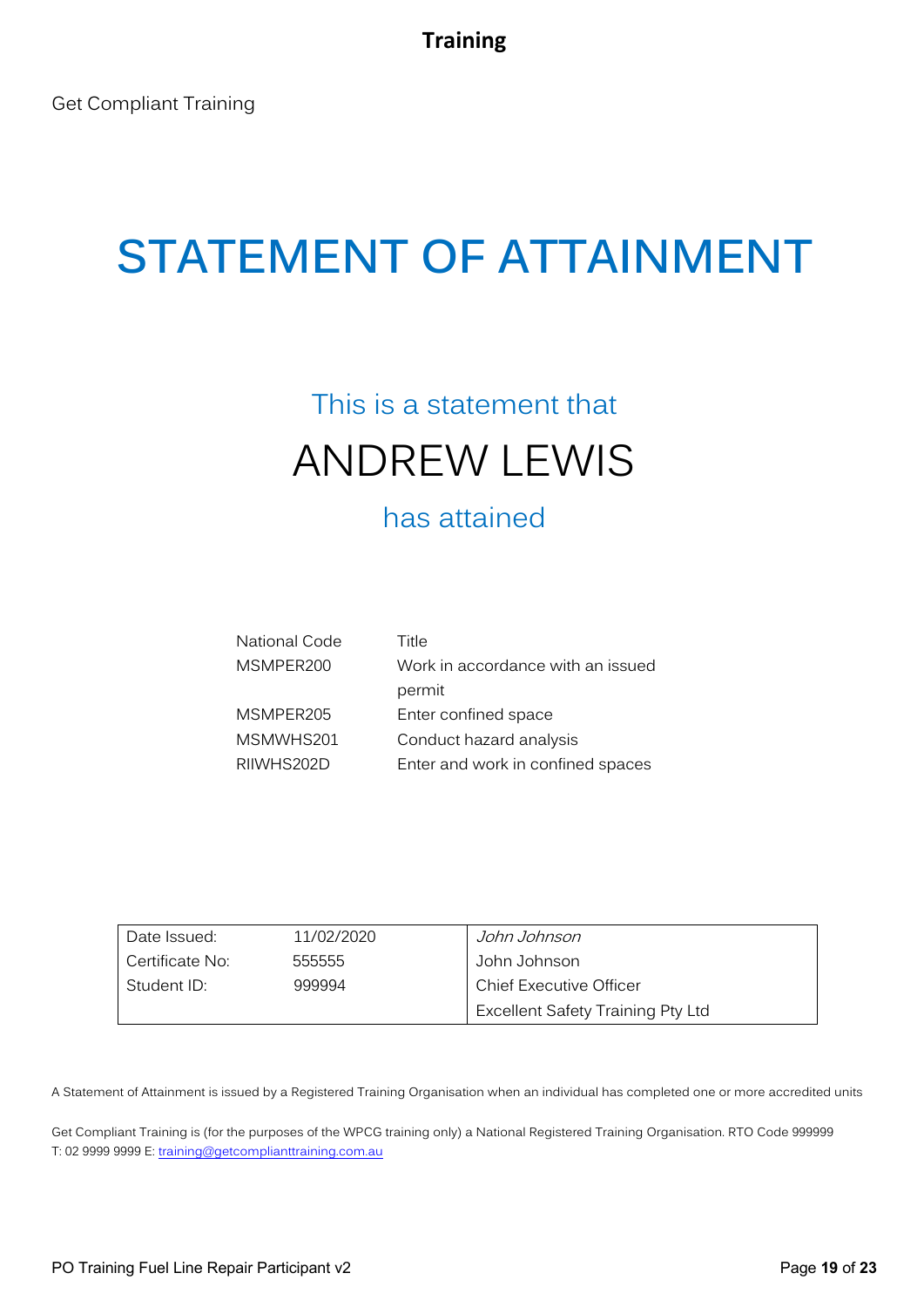## This is a statement that ANDREW LEWIS

## has attained

National Code Title HLTAID003 Provide first aid

Date Issued: 20/03/2019 Certificate No: 111111 Student ID: 999994 David Davidson David Davidson Chief Executive Officer Get Compliant Training

A Statement of Attainment is issued by a Registered Training Organisation when an individual has completed one or more accredited units

Get Compliant Training is (for the purposes of the WPCG training only) a National Registered Training Organisation. RTO Code 999999 T: 02 9999 9999 E: training@getcomplianttraining.com.au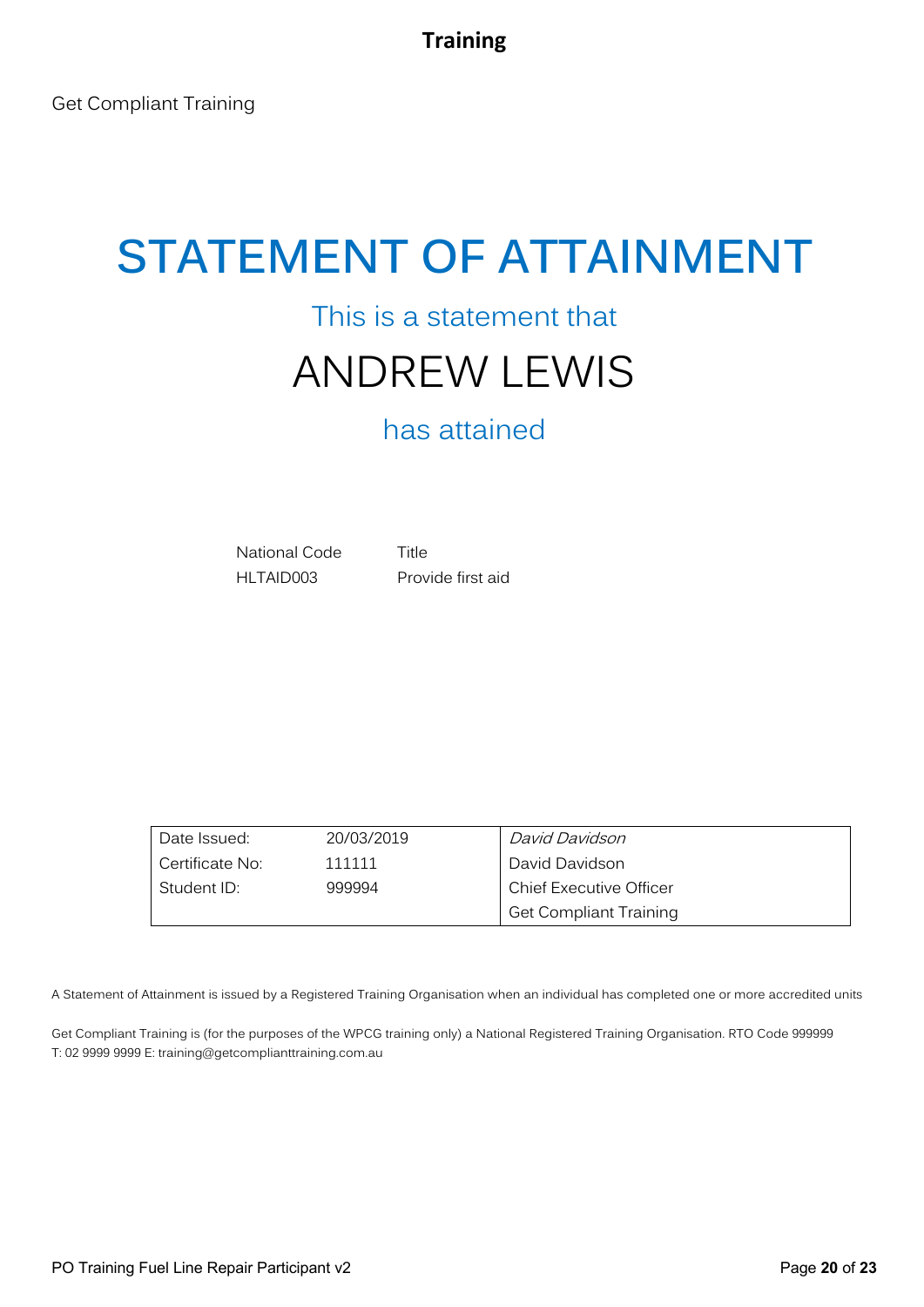## **JSA/SWMS – Benchmark Tool**

| Review item                                                                                                                                                 | Y/N | Comments |
|-------------------------------------------------------------------------------------------------------------------------------------------------------------|-----|----------|
| Does it identify the organisation that prepared it,<br>and that is to carry out the work (usually the same)?                                                |     |          |
| Is it site and task specific?                                                                                                                               |     |          |
| Does it describe the work to be undertaken?                                                                                                                 |     |          |
| Does it identify High Risk Construction Work (HRCW)<br>activities?                                                                                          |     |          |
| Does it identify the specific plant and equipment to<br>be used for the task e.g. platform ladder, scaffolds,<br>battery grinder etc.?                      |     |          |
| Does it detail the work to be undertaken step-by-<br>step in the correct sequence and in appropriate<br>detail?                                             |     |          |
| Does it identify the potential hazards associated<br>with each step of the work?                                                                            |     |          |
| Does it include a risk assessment with risk rating<br>before control measures are implemented?                                                              |     |          |
| Does it identify specific & suitable control measures<br>in accordance with the Hierarchy of Control to<br>minimise the hazards with each step of the work? |     |          |
| Does it identify any hazardous substances that will<br>be used during the task?                                                                             |     |          |
| Does it include safety precautions from the material<br>safety data sheet for the hazardous substance?                                                      |     |          |
| Does it identify the name of the person responsible<br>to ensure the control measures are implemented?                                                      |     |          |
| Does it identify the skills/training required to<br>undertake the task?                                                                                     |     |          |
| Does it include an attached register of the name,<br>signature and date of when each employee was<br>inducted into the SWMS?                                |     |          |
| Does it confirm each employee was consulted and<br>given opportunity for input in the development of<br>the SWMS even if it is generic?                     |     |          |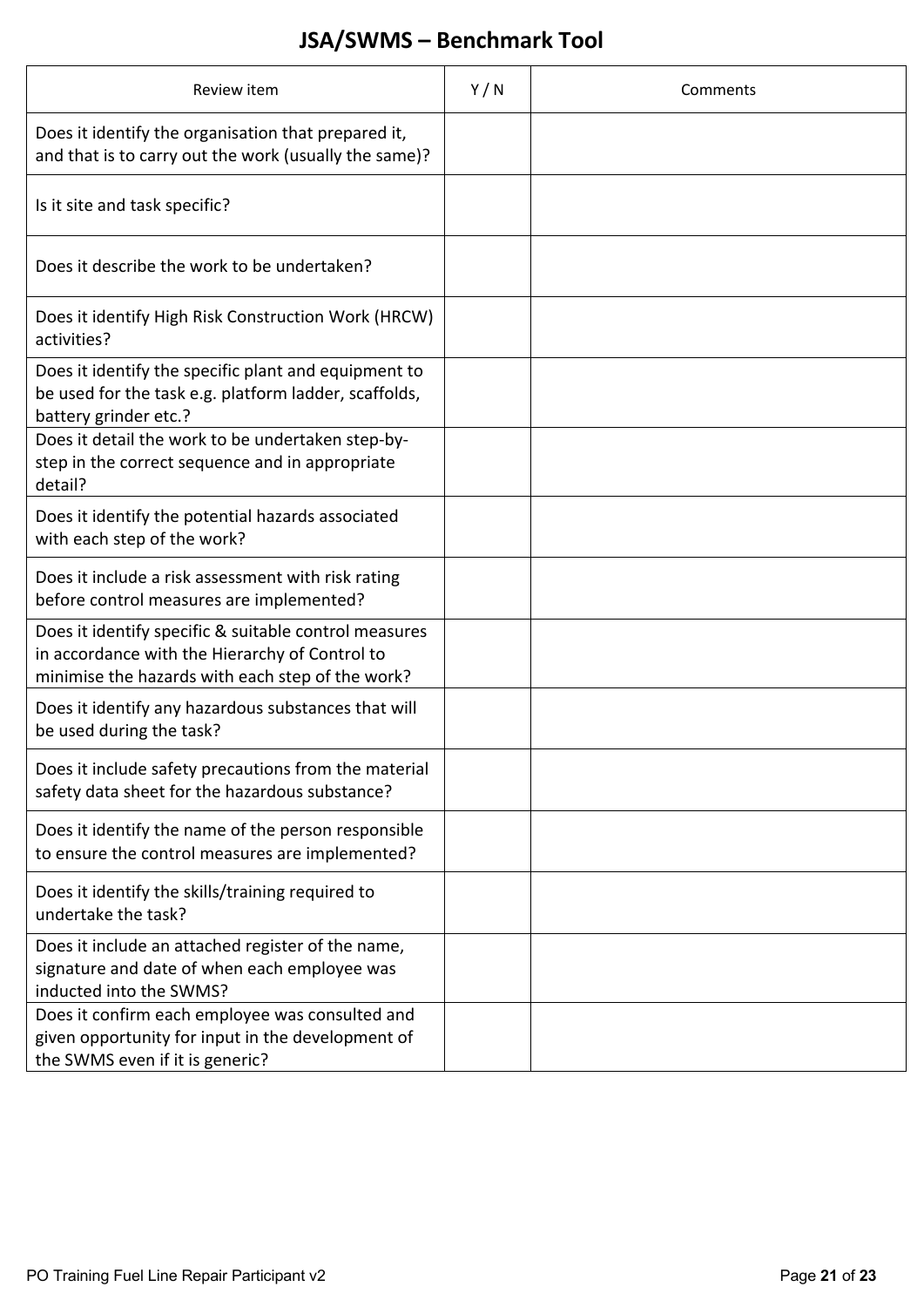### **Permit Officer Field Assessment Criteria**

|      | 1. Preparation Of Work Permit                            |   |            |                  |  |
|------|----------------------------------------------------------|---|------------|------------------|--|
| Item | Expectation                                              | C | <b>NYC</b> | Comments/Actions |  |
| 1.1. | Initial discussion identified correct scope of work      |   |            |                  |  |
| 1.2. | Appropriate validity period for the Work Permit          |   |            |                  |  |
|      | identified                                               |   |            |                  |  |
| 1.3. | Description of work clear                                |   |            |                  |  |
| 1.4. | Tools and equipment permitted clear                      |   |            |                  |  |
| 1.5. | Hazards identified                                       |   |            |                  |  |
| 1.6. | Nearby work considered                                   |   |            |                  |  |
| 1.7. | Documentation controls identified                        |   |            |                  |  |
| 1.8. | Physical controls identified                             |   |            |                  |  |
| 1.9. | Work Permit and associated certificates correctly filled |   |            |                  |  |
|      | in                                                       |   |            |                  |  |
|      | 1.10. SWMS reviewed and areas for improvement identified |   |            |                  |  |
|      | and discussed with Permit Receiver                       |   |            |                  |  |
|      | 1.11. Isolation plan completed                           |   |            |                  |  |
|      | 1.12. Emergency planning suitable for task and location  |   |            |                  |  |
|      | 1.13. Recommissioning/return to service considerations   |   |            |                  |  |
|      | identified                                               |   |            |                  |  |
|      | 1.14. Traffic Management plan completed                  |   |            |                  |  |

| <b>Atmospheric Monitoring</b><br><b>2.</b> |                                                             |  |            |                  |
|--------------------------------------------|-------------------------------------------------------------|--|------------|------------------|
|                                            | Expectation                                                 |  | <b>NYC</b> | Comments/Actions |
|                                            | Equipment is bump tested on site or user has evidence       |  |            |                  |
| 2.1.                                       | that the it was bump tested that day                        |  |            |                  |
|                                            | 2.2. Accurate description/drawing of areas to be gas tested |  |            |                  |
| 2.3.                                       | Atmospheric Testing/ Monitoring requirements suitable       |  |            |                  |
|                                            | for the job                                                 |  |            |                  |
|                                            | 2.4. Atmospheric Monitoring record completed                |  |            |                  |

| Expectation                                                 | С                              | <b>NYC</b> | Comments/Actions |
|-------------------------------------------------------------|--------------------------------|------------|------------------|
| Work Permit, certificates and other relevant                |                                |            |                  |
| documentation discussed with receiver                       |                                |            |                  |
| Specific Hazards (not just sources of energy) and           |                                |            |                  |
| associated controls discussed with receiver                 |                                |            |                  |
| Clear opportunity provided for the Receiver to challenge    |                                |            |                  |
| and/or contribute to the hazards & controls discussion      |                                |            |                  |
| in relation to all potential risks, i.e. it's not a one way |                                |            |                  |
| lecture from the PO                                         |                                |            |                  |
| Required signatures identified and inserted                 |                                |            |                  |
| Daily close out expectations discussed with Permit          |                                |            |                  |
| Receiver                                                    |                                |            |                  |
| Actions required in the event that conditions change        |                                |            |                  |
| discussed                                                   |                                |            |                  |
| Item                                                        | 3. Issuing Work Permit<br>3.1. |            |                  |

|      | 4. Closing out Work Permit                        |  |            |                  |  |
|------|---------------------------------------------------|--|------------|------------------|--|
| Item | Expectation                                       |  | <b>NYC</b> | Comments/Actions |  |
|      | 4.1. Permit completion and close out requirements |  |            |                  |  |
|      | discussed                                         |  |            |                  |  |
| 4.2. | Required signatures for close out discussed       |  |            |                  |  |